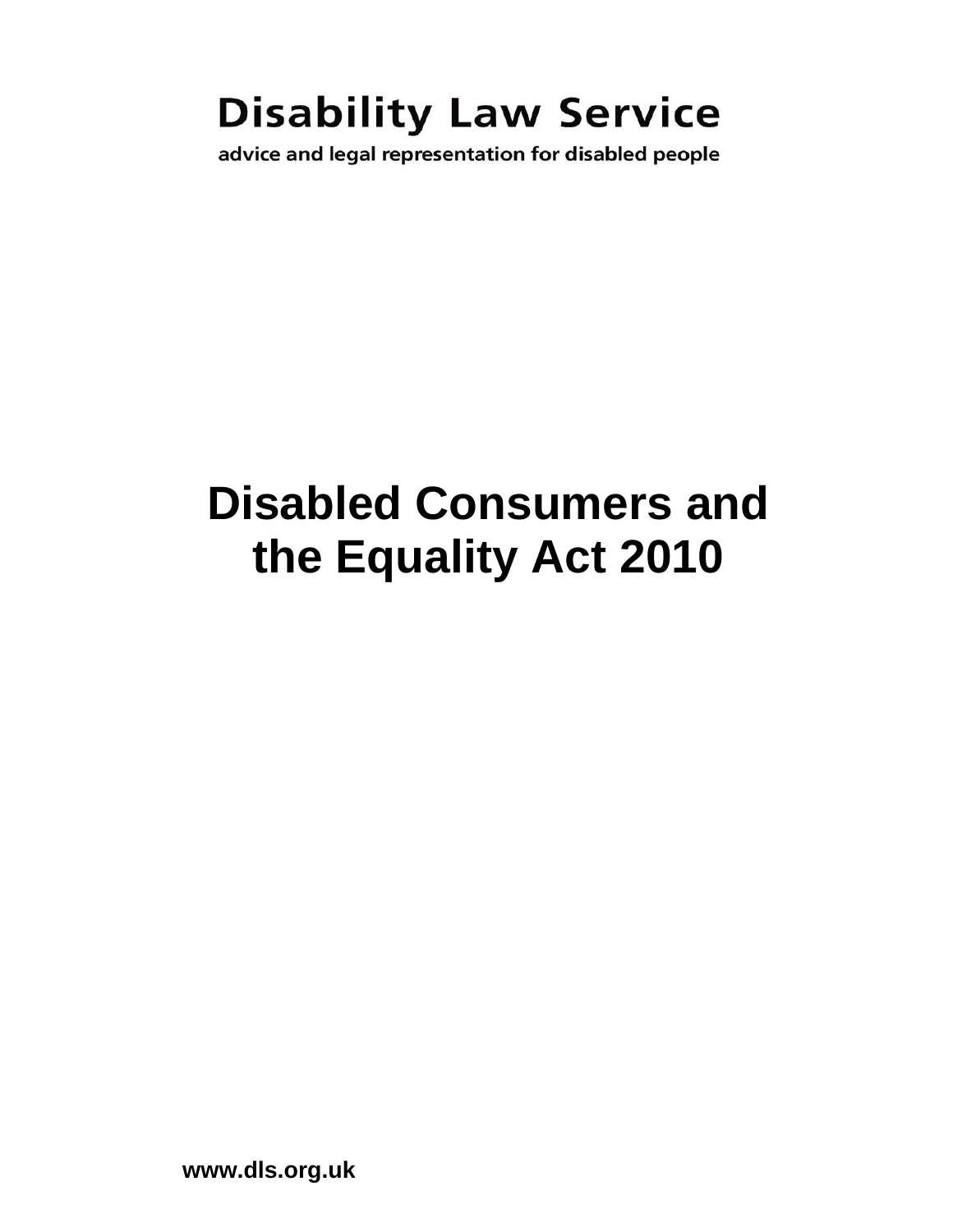# **Disabled Consumers and the Equality Act 2010**

Please note that this factsheet does not cover the provision of financial or insurance services or transport providers. The Equality Act 2010 has different provisions for these services which are covered in our factsheets 'Financial Services and the Equality Act 2010', 'Insurance Companies and the Equality Act 2010' and 'Transport Providers and the Equality Act 2010'. Should you require information on these services please ask for copies of these factsheets.

## **Introduction**

The Equality Act 2010 ('the Act') came into force on 1 October 2010 replacing most provisions of the Disability Discrimination Act. Part 3 of the Act sets out the duties of 'service providers' to those who have a 'protected characteristic'.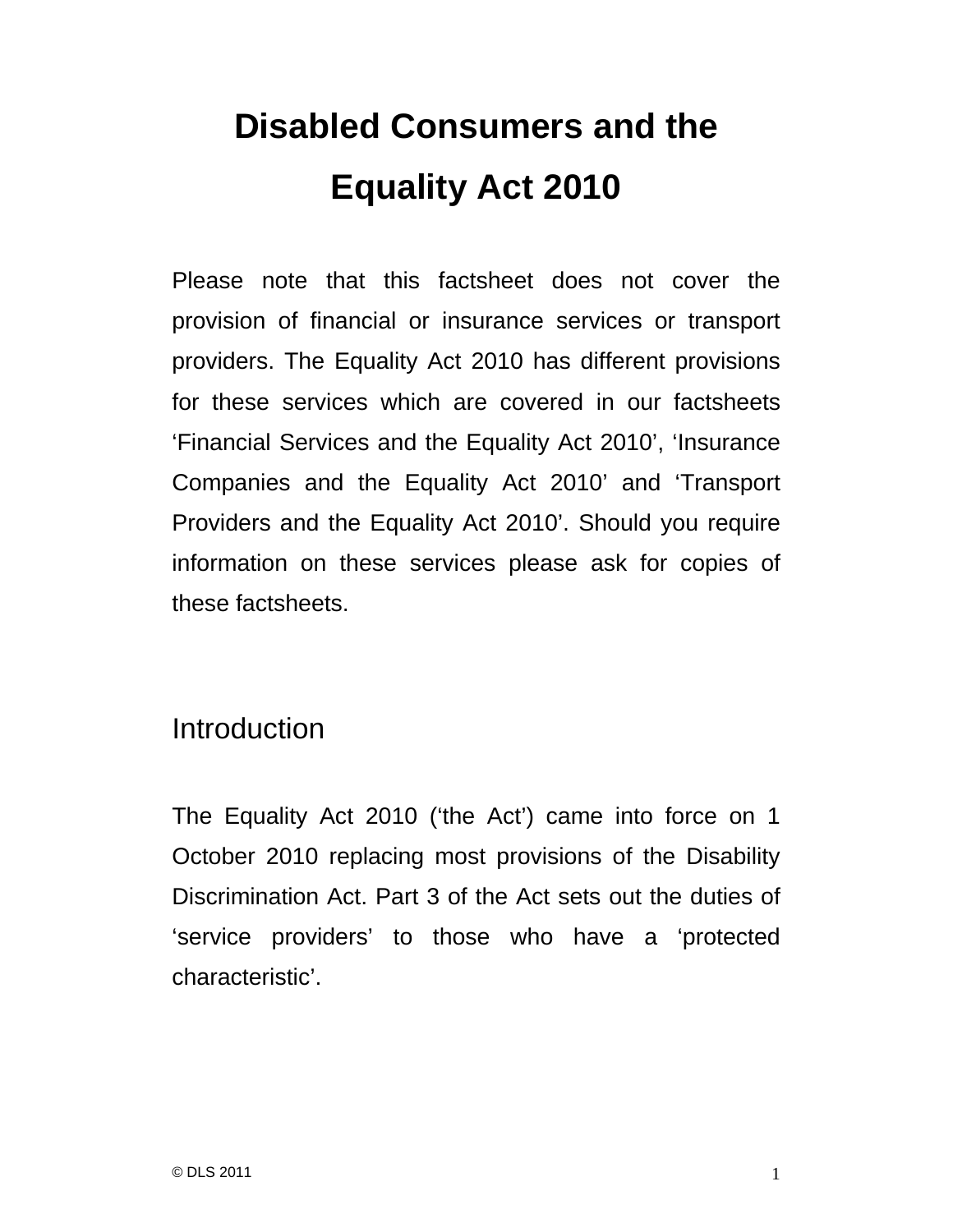Meaning of 'Protected Characteristic'

- Disability
- Gender reassignment
- Pregnancy and maternity
- Race (including ethnic or national origins)
- Religion or belief
- Sex
- Sexual orientation.

## Who is a disabled person under the Act?

In order to be protected by the provisions of the Act as a disabled person, you must show that you meet the definition as set out at section 6 of the Act. This states that:

"A person  $(P)$  has a disability if  $-$ 

(a) P has a physical or mental impairment, **and**

(b) the impairment has a substantial and long-term adverse effect on P's ability to carry out normal dayto-day activities."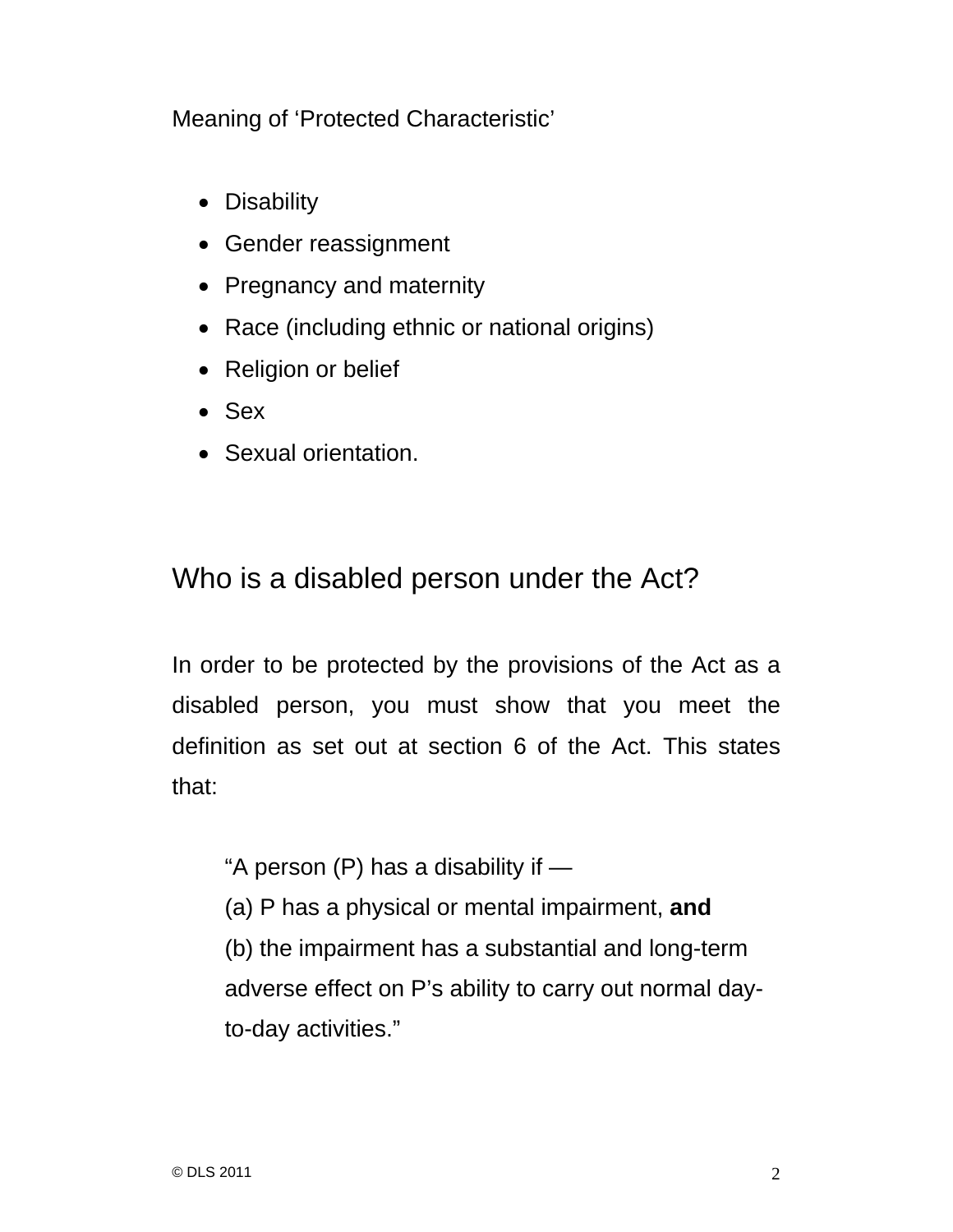People who have been diagnosed with cancer, HIV or Multiple Sclerosis or who are certified as being blind or visually impaired are automatically covered by the Act and do not need to demonstrate that they meet the above definition.

If you have not been diagnosed with one of the 'automatically qualifying provisions' as set out above, you will only meet the definition of 'disabled' within the meaning of the Act if you can answer 'yes' to four questions:

#### **Question 1: Do I have an impairment?**

To bring a claim you must have a physical or mental impairment. A mental impairment may be a learning difficulty or a mental illness, which is recognised by the medical profession.

## **Question 2: Does my impairment affect my ability to carry out day to day activities?**

Day to day activities include the ability to: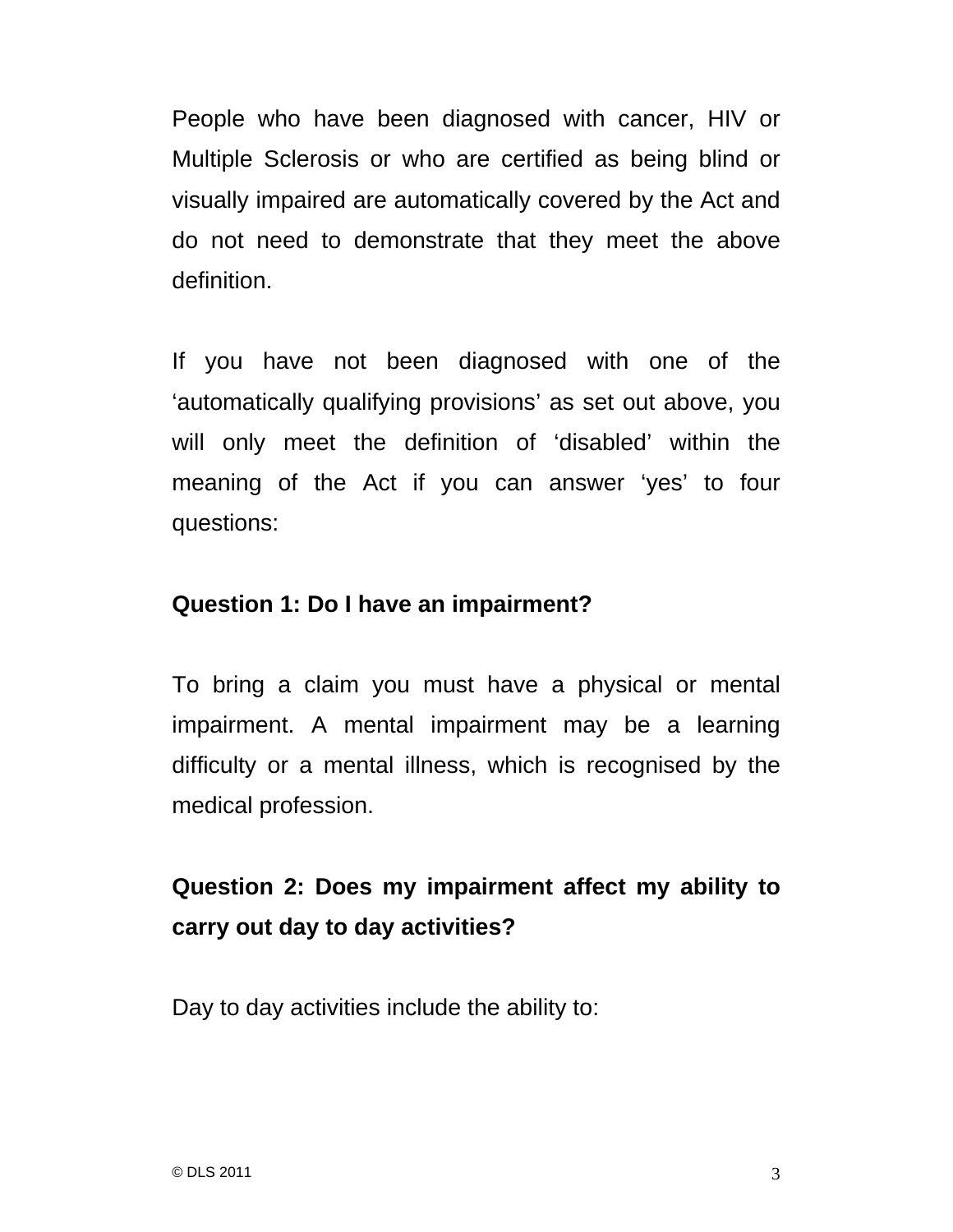- walk, sit, climb stairs, use public transport or get around indoors and outdoors unaided;
- use your hands or fingers to write, use a knife and fork, press buttons on a keyboards such as on a telephone;
- place food into your own mouth or pour water into a glass;
- control your bowels or bladder;
- lift, carry or move everyday objects such as a kettle of water, bags of shopping or a chair;
- talk, hear or see;
- remember familiar people and places, organise simple activities, learn new things and understand spoken or written instructions such as a short recipe; **and**
- understand physical danger and so, for example: be able to cross the road safely or tell by touch if something is very hot or cold.

If you have an impairment that affects you in ways not included in this list you may still be covered by the EA. However you would need to show what activities are affected and how these are affected. For example: if your impairment affects your ability to eat or to sleep these may well be considered as day-to-day activities.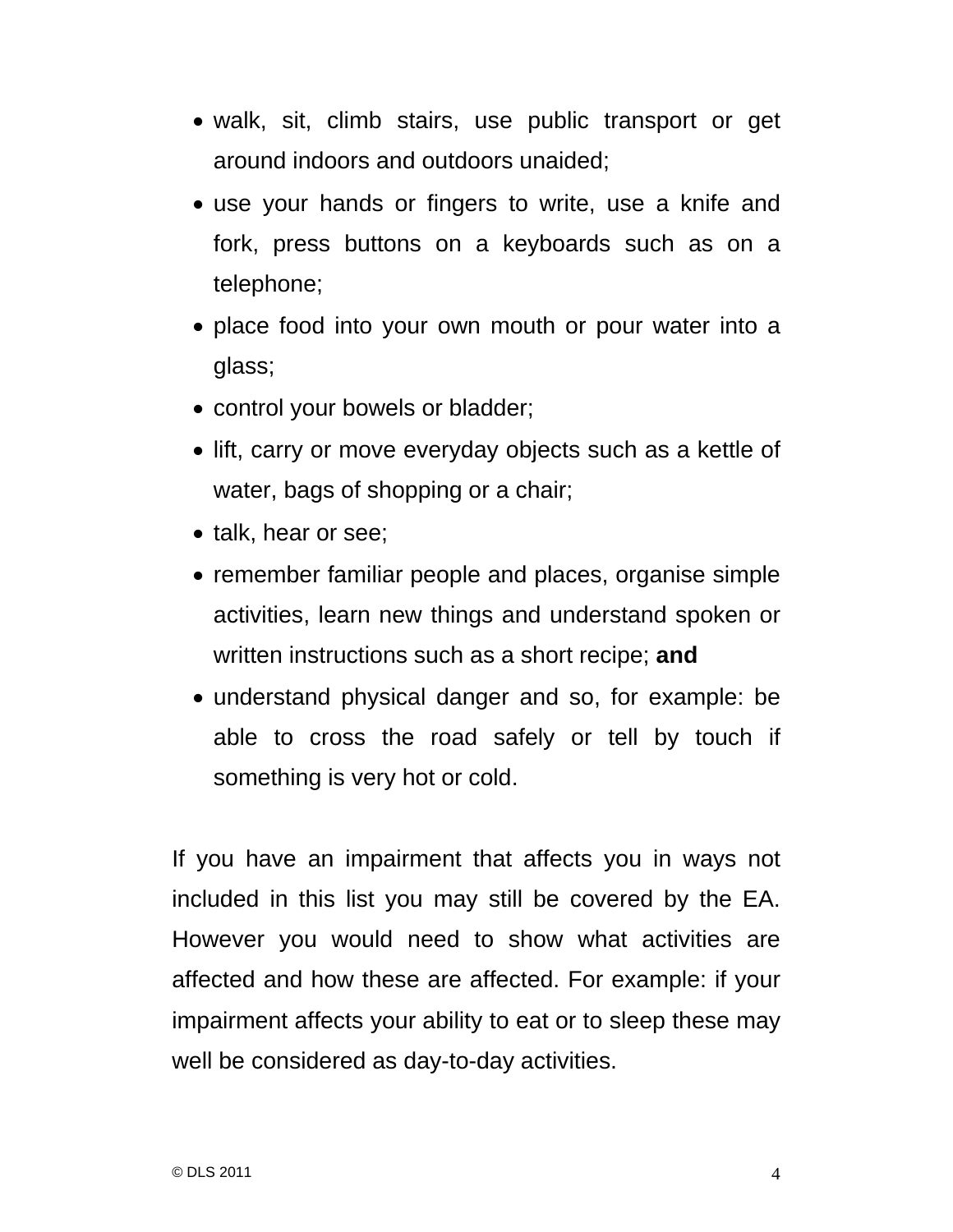## **Question 3: Does my impairment have a substantial adverse effect on my ability to carry out day to day activities?**

Your impairment must have more than a minor effect on your day to day activities. You should, however, discount any treatment or medication you are having when answering this question. For example: if you are a diabetic who takes insulin you should consider how your day to day activities would be affected if you did not take your insulin.

**If you have a progressive condition**, i.e. a condition which will get worse with time, such as HIV, Multiple Sclerosis, Muscular Dystrophy or lupus, you will be considered to be a disabled person from the moment your condition has **some** effect on your ability to carry out normal day to day activities, however slight that may be to start with. This is provided that the condition could well progress to a point where the effects become substantial.

#### **Question 4: Is the effect of my impairment long-term?**

Long-term means that your impairment has either: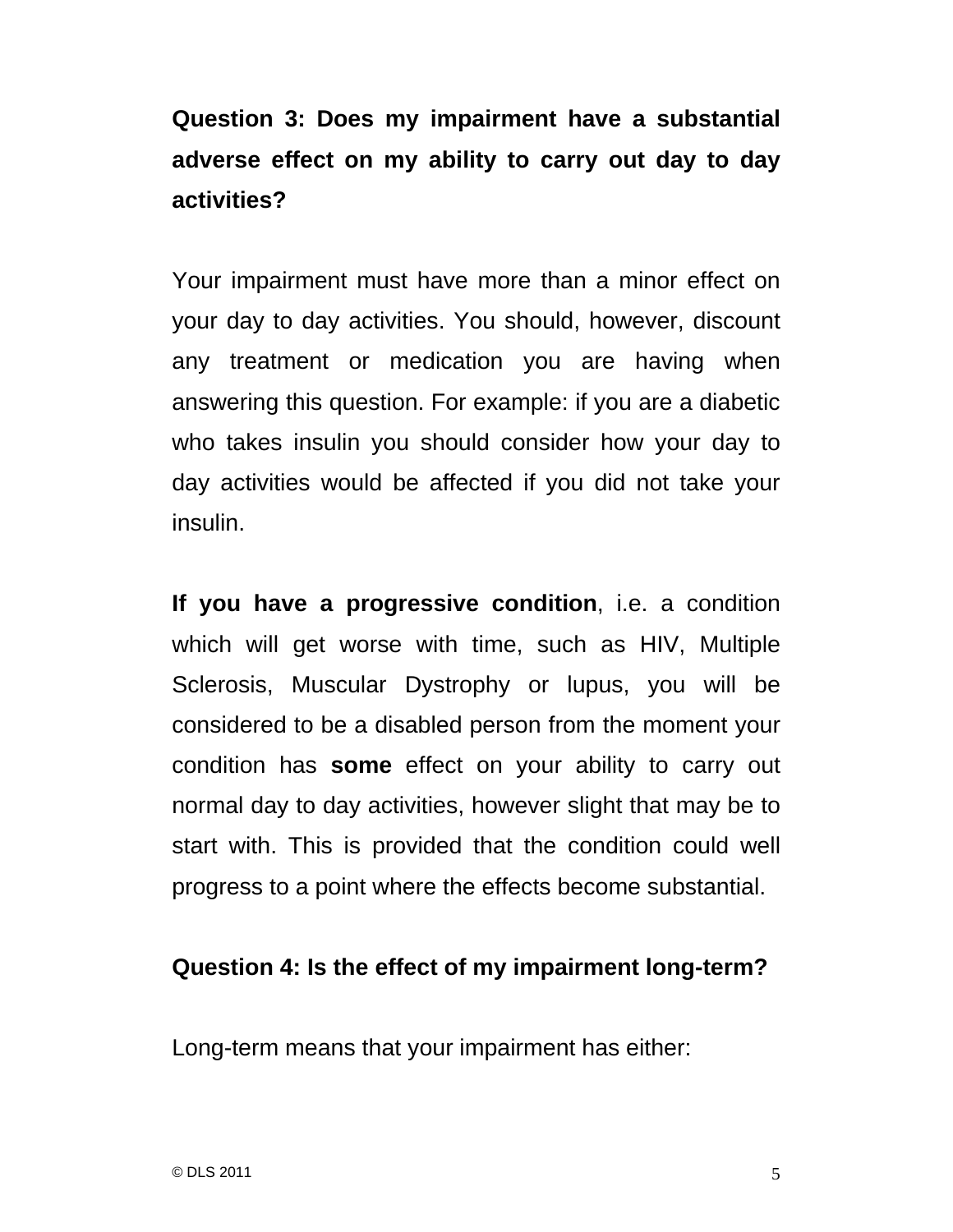- lasted for at least 12 months; **or**
- is likely to last for at least 12 months; **or**
- is likely to last for the rest of your life.

If your impairment had a substantial adverse effect for less than 12 months but is likely to recur, then your condition will be treated as long term. This is relevant if you have a fluctuating condition such as rheumatoid arthritis or depression. A condition will be seen as 'likely' to recur if this could well happen.

If you can answer 'yes' to all of the above questions then it is likely you are a disabled person under the EA. It can sometimes be very difficult to decide whether or not you do meet the criteria. Please note that being in receipt of a disability related benefit will **not** necessarily mean you would be considered disabled within the meaning of the Act.

## What conditions are excluded by the Act?

- Addiction to alcohol / nicotine / non-prescription drugs;
- Hayfever;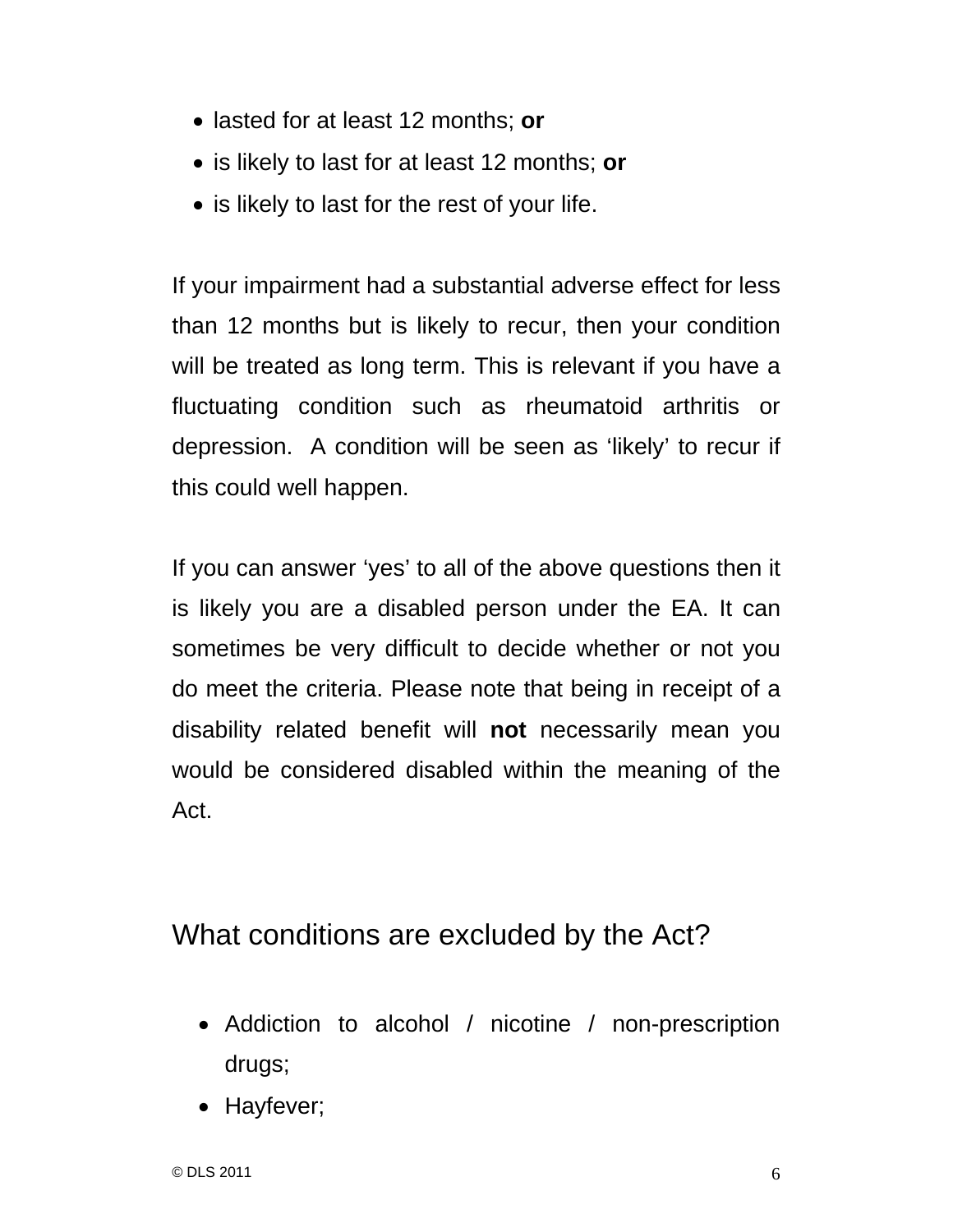- Tendency to set fires / steal / commit physical or sexual abuse of others;
- Exhibitionism:
- Voyeurism; **and**
- Tattoos and body piercing.

## Rights for non-disabled people

The Act has also extended protection to those who have an association with a disabled person in certain circumstances. Therefore carers, partners, family members of a disabled person have some protection from the Act. However, these individuals are not covered by all of the provisions of the Act. This point is further expanded upon below.

In addition, the Equality Act has for the first time extended discrimination legislation to those who are perceived to have a protected characteristic e.g. someone who is thought to have a disability but does not actually have one.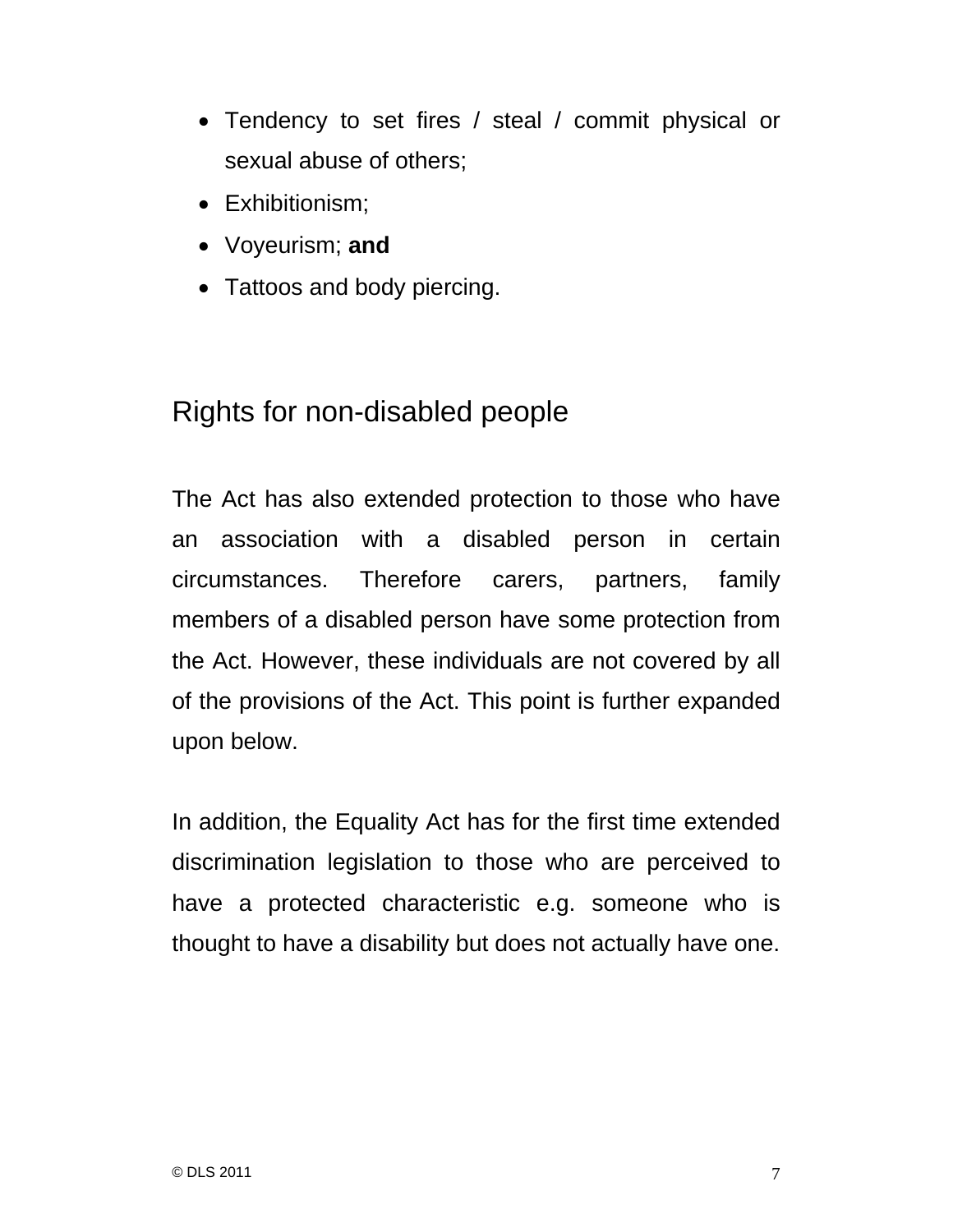## Meaning of 'Service Provider'

The definition of 'service provider' within the Act is extremely wide as it is simply defined as:

## **'***Any organisation which provides goods, facilities or services to the public***.'**

The provision can be either paid for or be free and it does not matter how large or small the organisation is. It will therefore include most organisations that deal directly with members of the public.

Examples of service providers include shops, commercial services, clubs and associations and also include public amenities such as parks, public buildings, leisure facilities and railway stations.

## What is not a 'service provider'?

• Organisations that do not interact with individuals. This would include a manufacturer that sells goods only through retailers (although the retailer would be considered to be a service provider) or an investment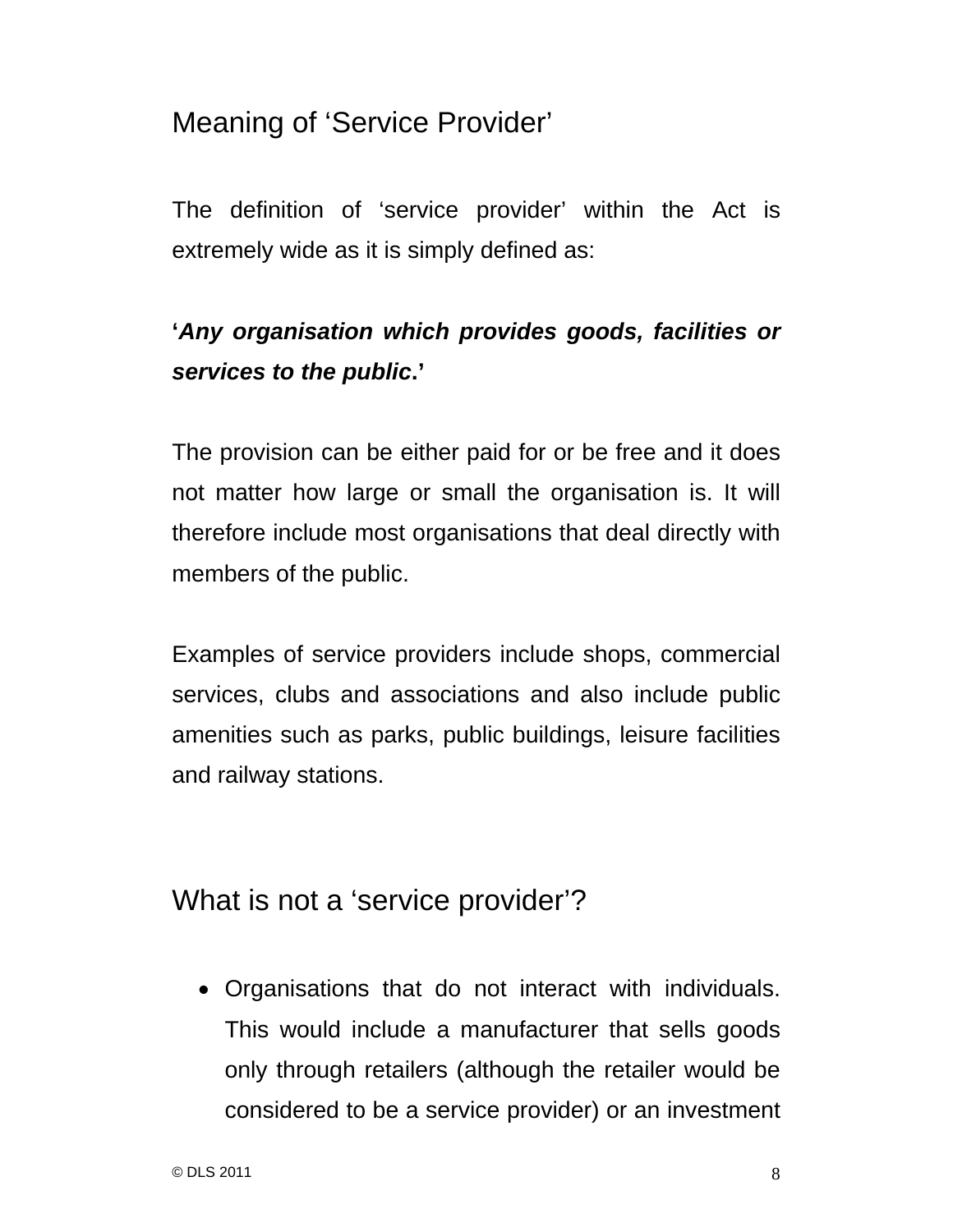bank that deals only with other companies and not with the public;

- Private clubs with less than 25. This would be groups such as book clubs, walking groups etc;
- Persons exercising their judicial functions (i.e. a judge acting in their judicial capacity);
- Providers of services outside the UK;
- Providers of transport by air (although airports are included as well as any booking provisions for flights).

## What is unlawful treatment under the Act?

Under s.29 of the EA it is unlawful for a service provider to discriminate against a disabled person:

- By not providing them with a service or by withdrawing that service; **or**
- By providing them with a lesser service or on worse terms than they would provide to a non-disabled person.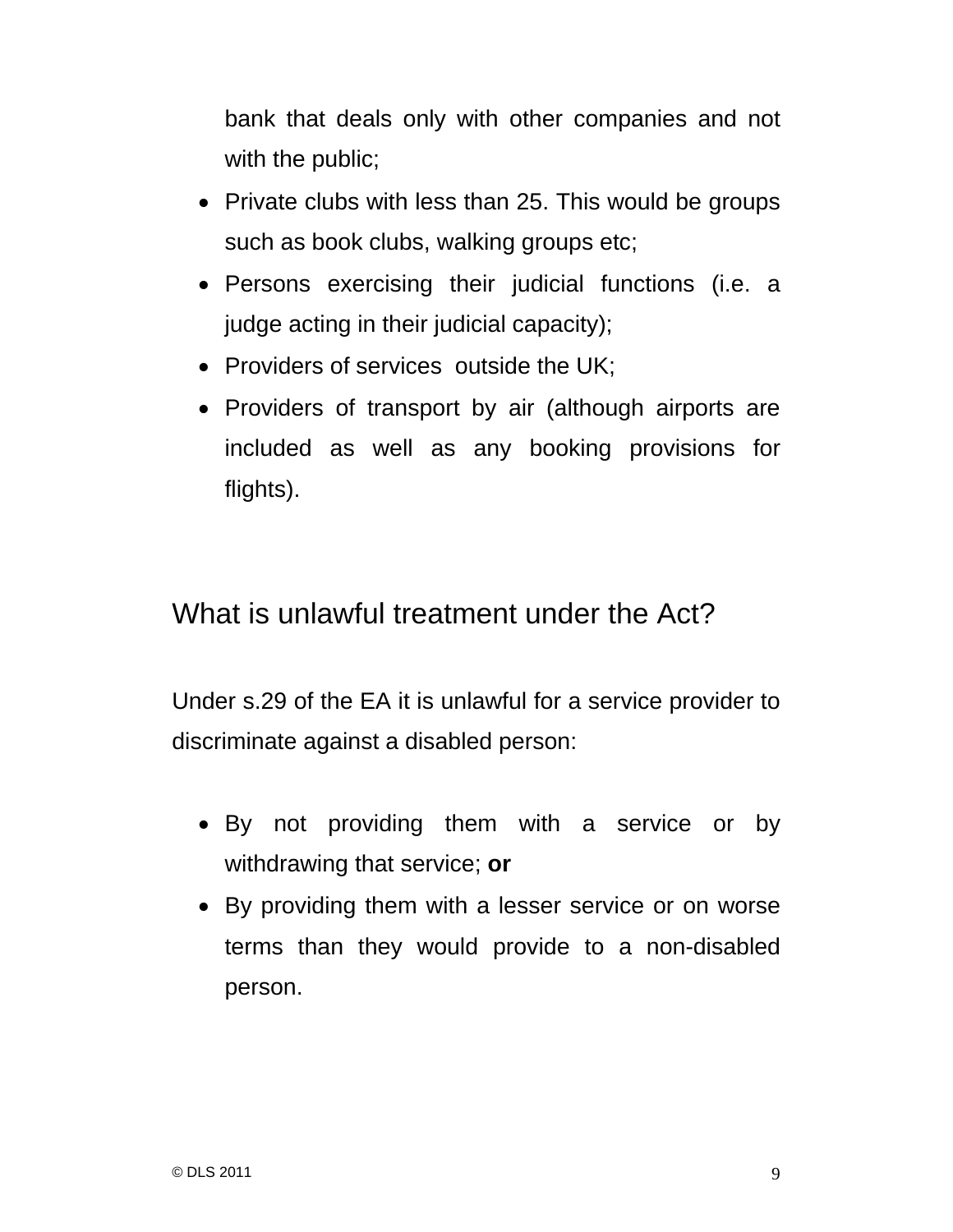Discrimination may occur in six different ways.

#### **1. Direct Discrimination**

The definition of direct discrimination is set out in section 13 of the Act and will occur if a service provider treats a disabled person less favourably because of their disability. To show direct discrimination the disabled person needs to compare their treatment to someone who is not disabled but is otherwise in the same circumstances.

An example of direct discrimination would be if an individual is refused entry to a club because she is in a wheelchair and the doorman thinks she will not fit the club's 'image'.

This form of discrimination applies not only to disabled people but also to those associated with the disabled person and those who are perceived to have a disability. Therefore a carer, partner, family member can also bring a claim for direct discrimination. Using the example above, if the individual was with her boyfriend and he was also refused entry to the club, he may also have a claim for direct discrimination within his own right.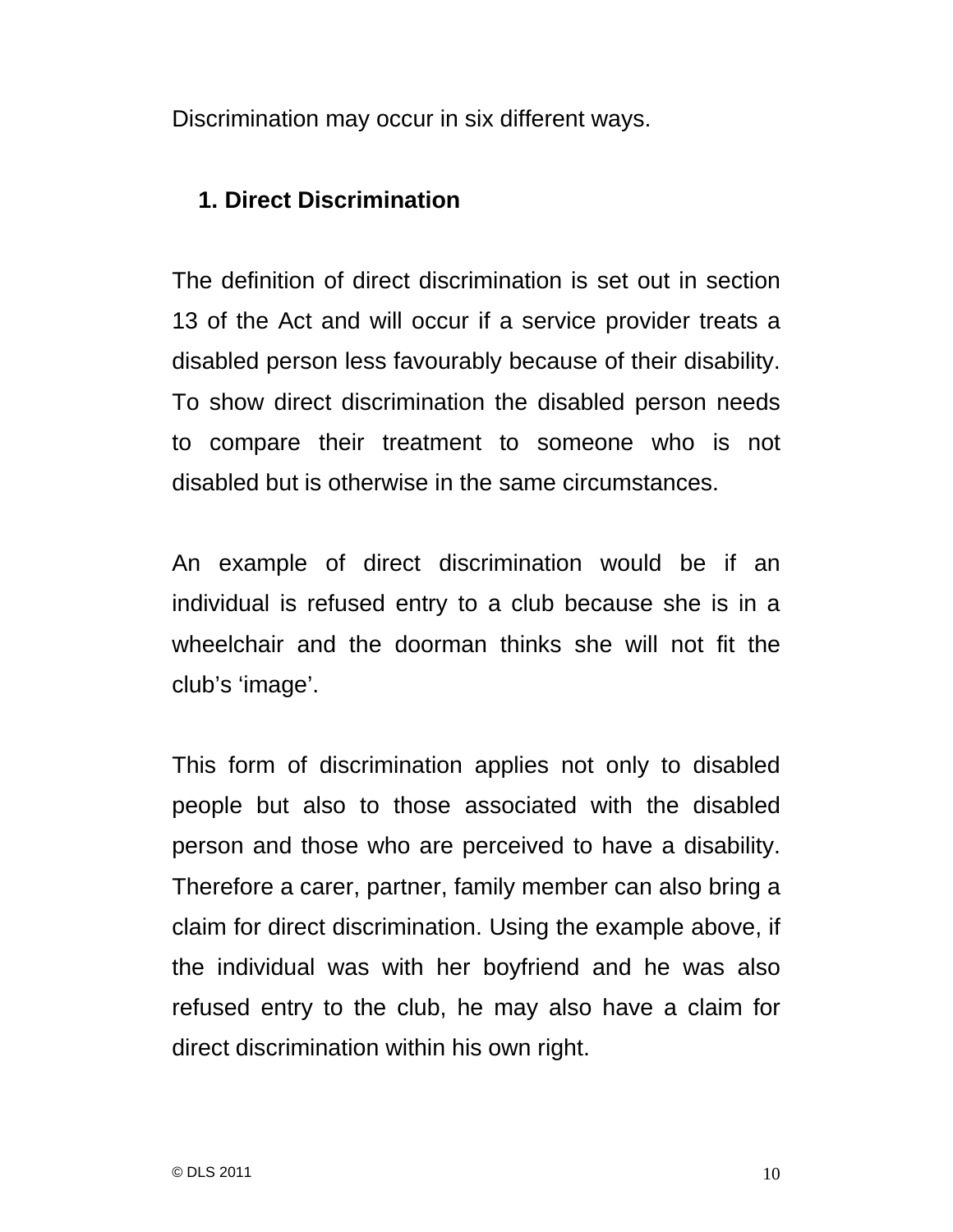Another example of direct discrimination given by the Equality and Human Rights Commission is of a person is not picked for his local cricket club team as it is assumed he will be unable to play as he is the primary carer for his mother.

Direct discrimination cannot be justified by the service provider.

#### **2. Discrimination arising from a disability**

This is set out in section 15 of the Act. This form of discrimination will occur when a disabled person is treated unfavourably, not because they have a disability but because of something connected with their disability. For example, an individual is refused access to a restaurant because it is busy and the owner is concerned his wheelchair will get in the way.

This form of discrimination will only arise if service provider knows or can be reasonably expected to know that a person is disabled. The service provider only needs to know that a person has a disability, not what the effects are of a disability. For example, a service provider would need to know that a person has multiple sclerosis but not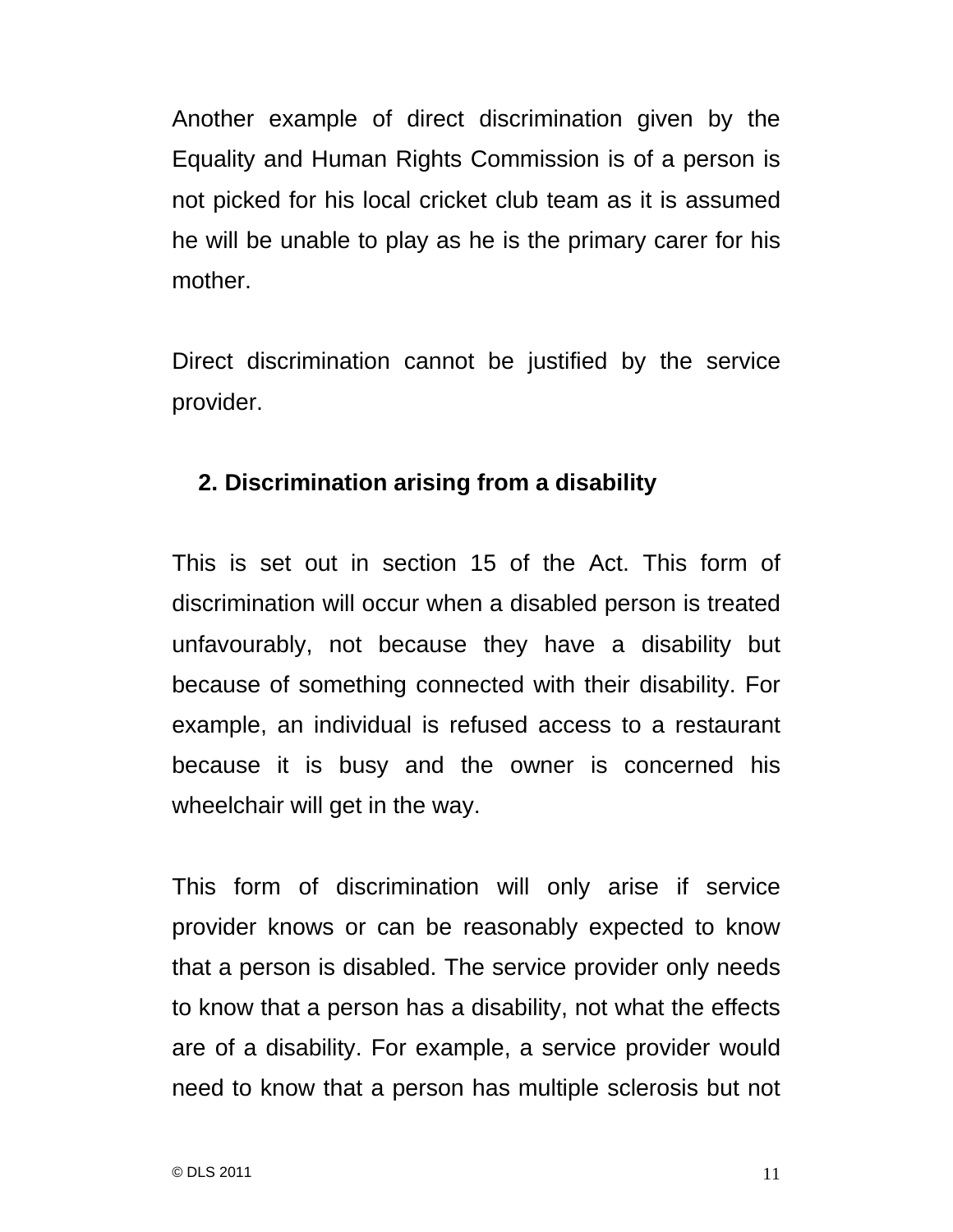necessarily know that the multiple sclerosis affects a person's balance, or can make them fatigued.

It may be possible to justify discrimination arising from a disability if the service provider can show that it is a proportionate means of achieving a legitimate aim. A legitimate aim will be any lawful decision a service provider makes in running a business or organisation.

If a service provider can demonstrate that they are trying to achieve a legitimate aim they will still need to show that the discriminatory effect is proportionate. If there is a discriminatory effect and the sole reason given by the business or organisation is to reduce costs, it is likely to be unlawful.

What is fair and reasonable will depend on the individual circumstances. However, at the very least the service provider will be expected to have looked at whether there are other ways of doing things which would avoid discrimination.

In the previous example the restaurant probably thought it could justify the discrimination by arguing that on that occasion, due to the number of people in the restaurant,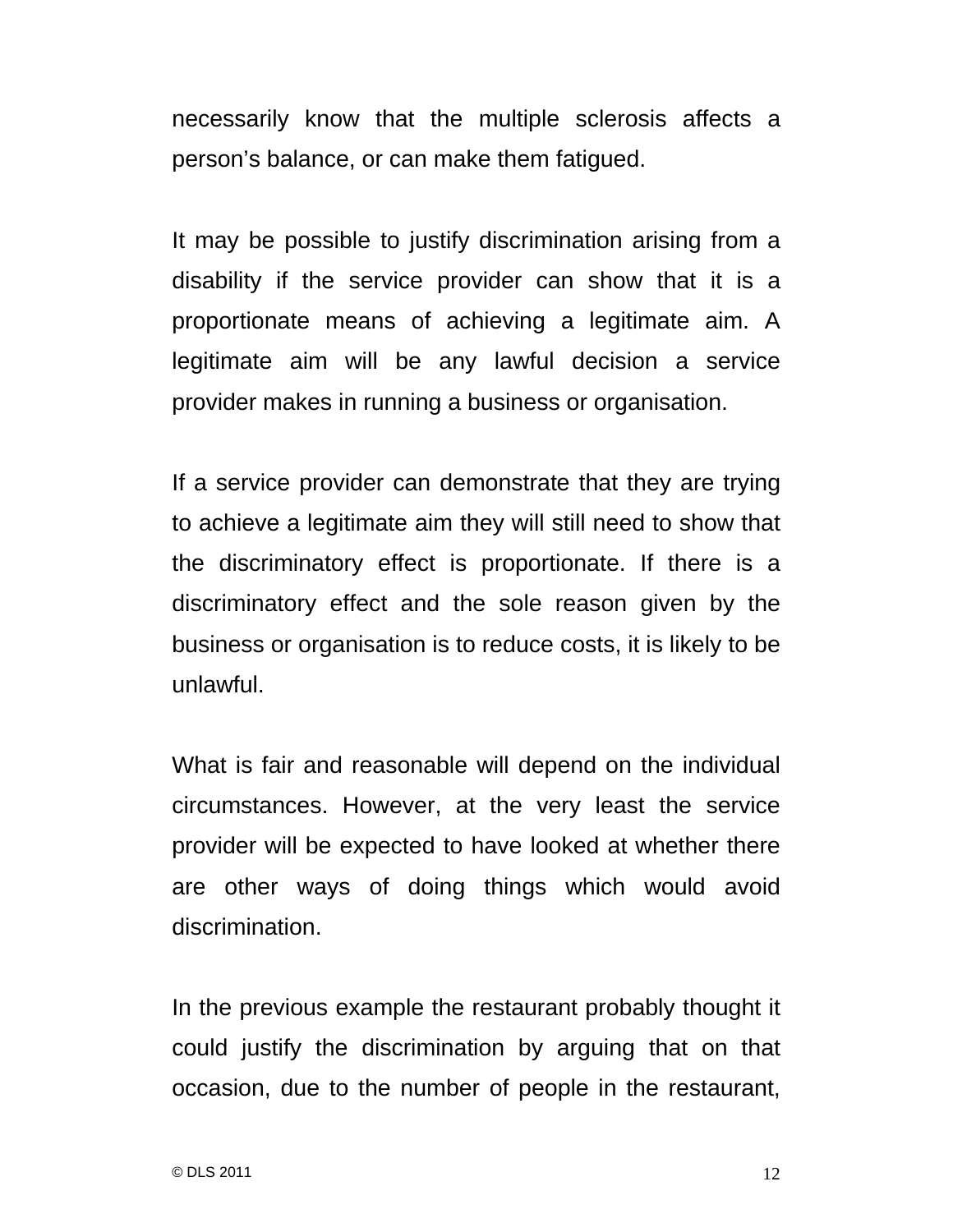there was a concern that in allowing the individual to come into the restaurant it would pose a health and safety risk e.g. because the only place to seat the person was across a route to a fire exit. However, the restaurant would have to have shown that it had considered whether there was anywhere else to seat the individual concerned. On the facts it is unlikely that the restaurant would get away with it.

It is also unlikely that the service provider will be able to justify their actions if they have not had regard to the duty to consider reasonable adjustments (please see further information about this below).

#### **3. Indirect discrimination**

The definition of indirect discrimination is set out in section 19 of the Act. This form of discrimination will occur when a service provider applies a policy or a criterion that places disabled persons at a disadvantage. For example: a local sports centre has a policy that it only allows people to use the swimming pool if they can swim a length of the pool. People with certain disabilities, such as chronic fatigue syndrome, may have difficulty swimming a length of the pool. In refusing to allow someone with chronic fatigue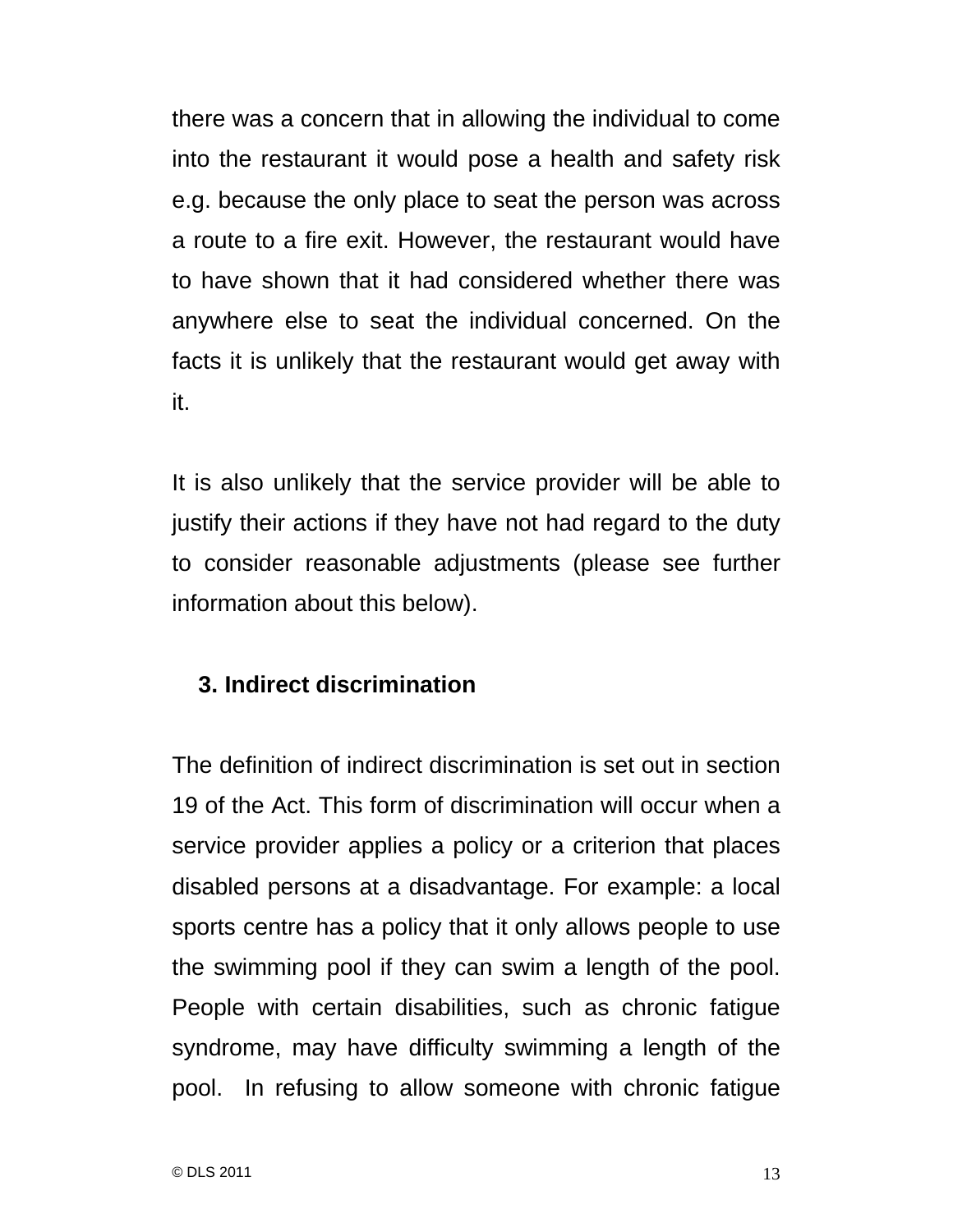syndrome to use the pool, the sports centre would be indirectly discriminating against that individual.

A service provider does not need to know that person is disabled in order for this form of discrimination to apply. However, as with discrimination arising from a disability, indirect discrimination can be justified. Therefore, with the previous example, the sports centre may be able to justify its policy if it can demonstrate it would be a health and safety risk to allow individuals to use the pool if they cannot swim a whole length. However they would also need to show that they could not make any reasonable adjustments to remove the health and safety risks.

#### **4. Reasonable adjustments**

Under section 20 of the Act, service providers have an obligation to make reasonable adjustments where, if the adjustment were not made, a disabled person would be at a substantial disadvantage compared to people who are not disabled. This is a very low threshold as '**substantial**' is defined as being '**more than minor or trivial**'. Therefore it will not take much for this duty to be triggered.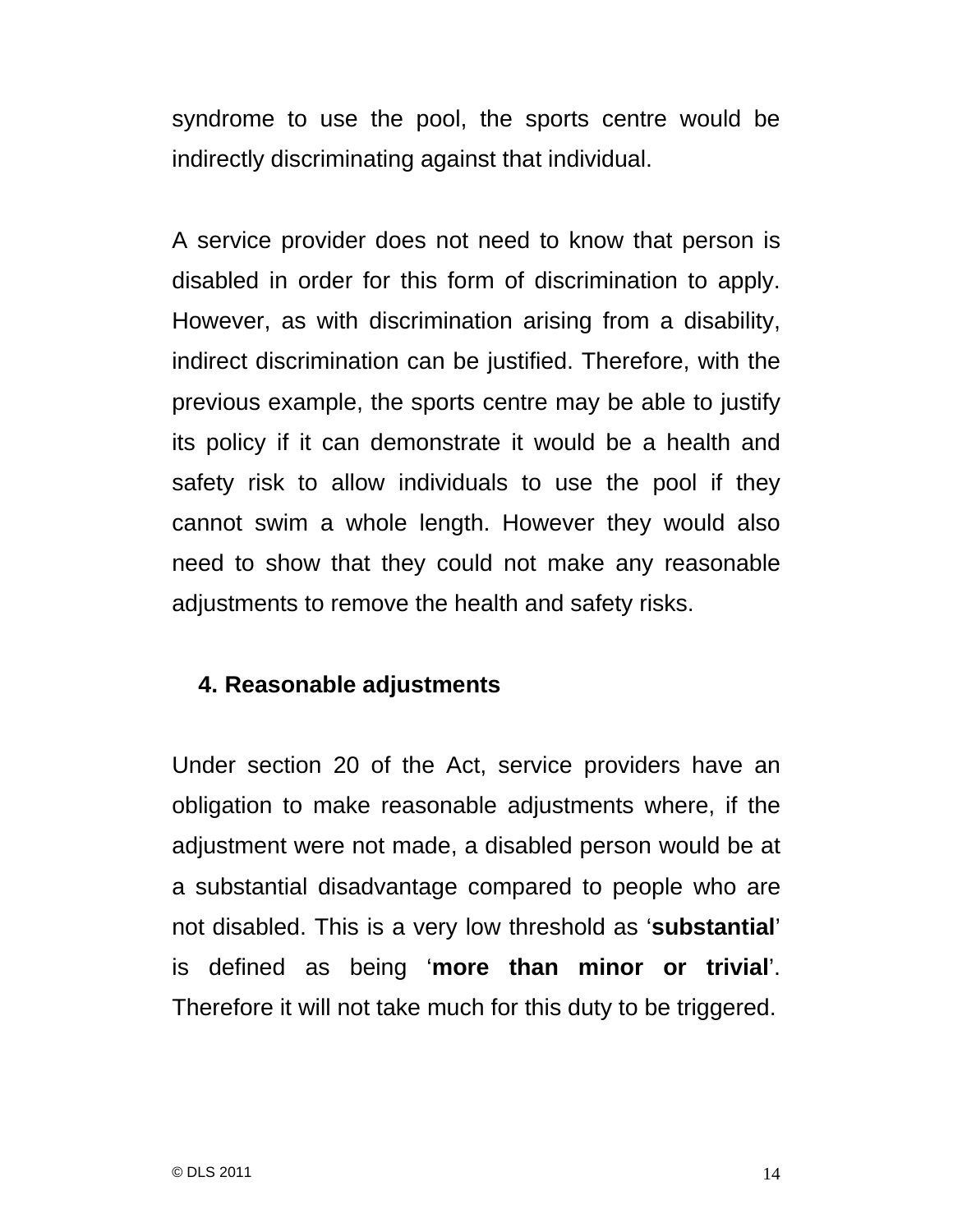Service providers are expected to make adjustments to:

- Policies.
- Procedures.
- Providing of auxiliary (additional) aids and services.
- Adjustment to physical features.

What is 'reasonable' will depend on a number of factors including:

- How effective the adjustment would be in improving an individual's situation.
- How practical it is to make the adjustment.
- How much it costs to make the adjustment.
- How long it will take to make the adjustment.
- How much disruption would be incurred in making the adjustment.
- The resources available to the service provider.

Larger service providers will generally be expected to take more steps to make adjustments as opposed to small independent organisations that may not have the same level of resources of funding available to it.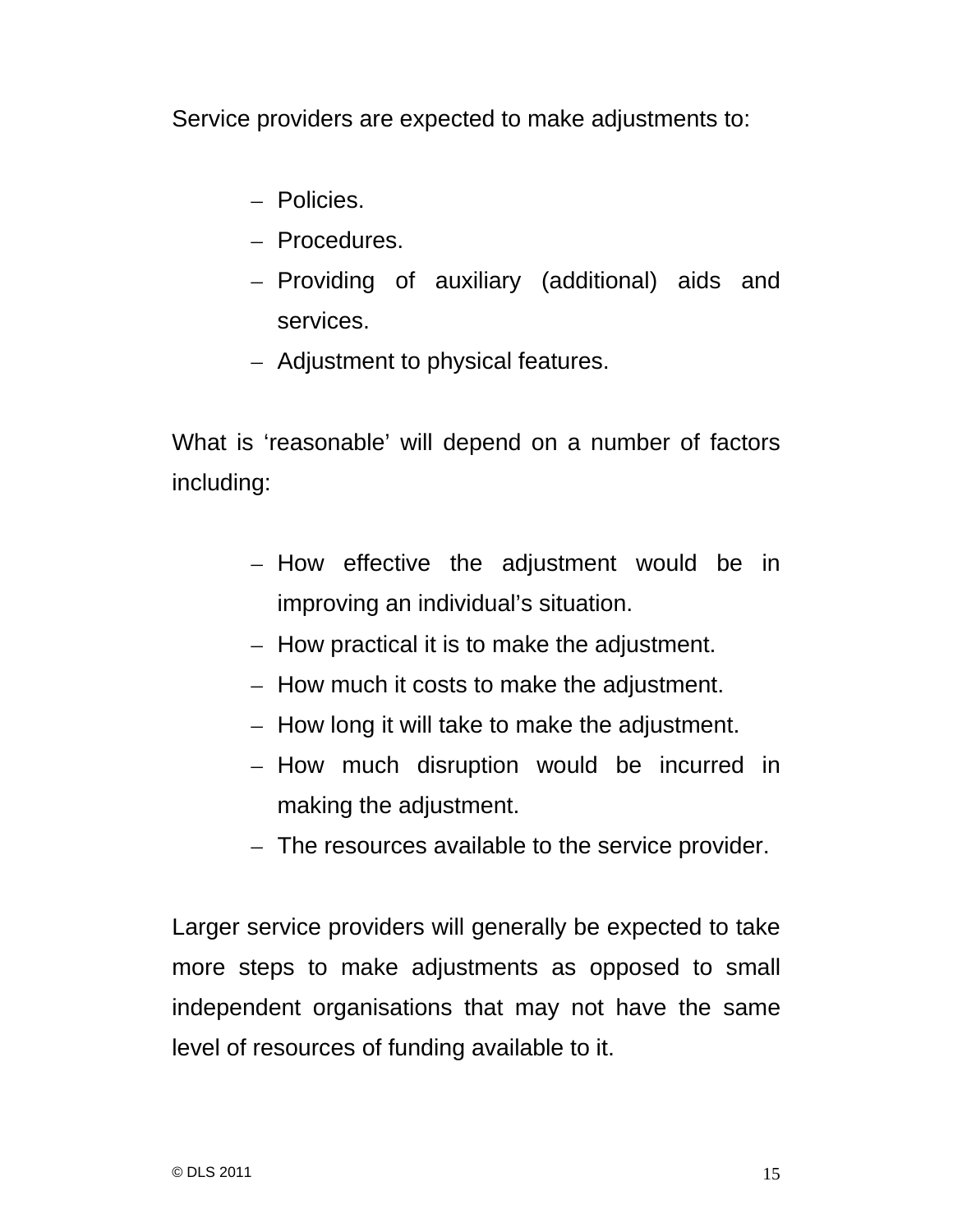The duty to make reasonable adjustments is an anticipatory duty. A business cannot state that it does not need to make an adjustment as it does not have any customers who have a disability. The service provider should be considering who may try and access the service in the future. Likewise a service provider should not wait for a disabled person to try to use their service before considering what adjustments may need to be made. They should anticipate that disabled people may wish to use their service and make the necessary adjustments to enable them to do so.

The cost of making the adjustment cannot be passed on to the disabled person.

An example of a reasonable adjustment to a policy would be guest house has a practice of serving food between 7 – 9 am. A guest is staying at the house and needs to take medication mid morning before he eats. It would be likely to be reasonable for the guest to be served breakfast later in the morning. If the owner refused he could be found to have discriminated against the guest by failing to make a reasonable adjustment.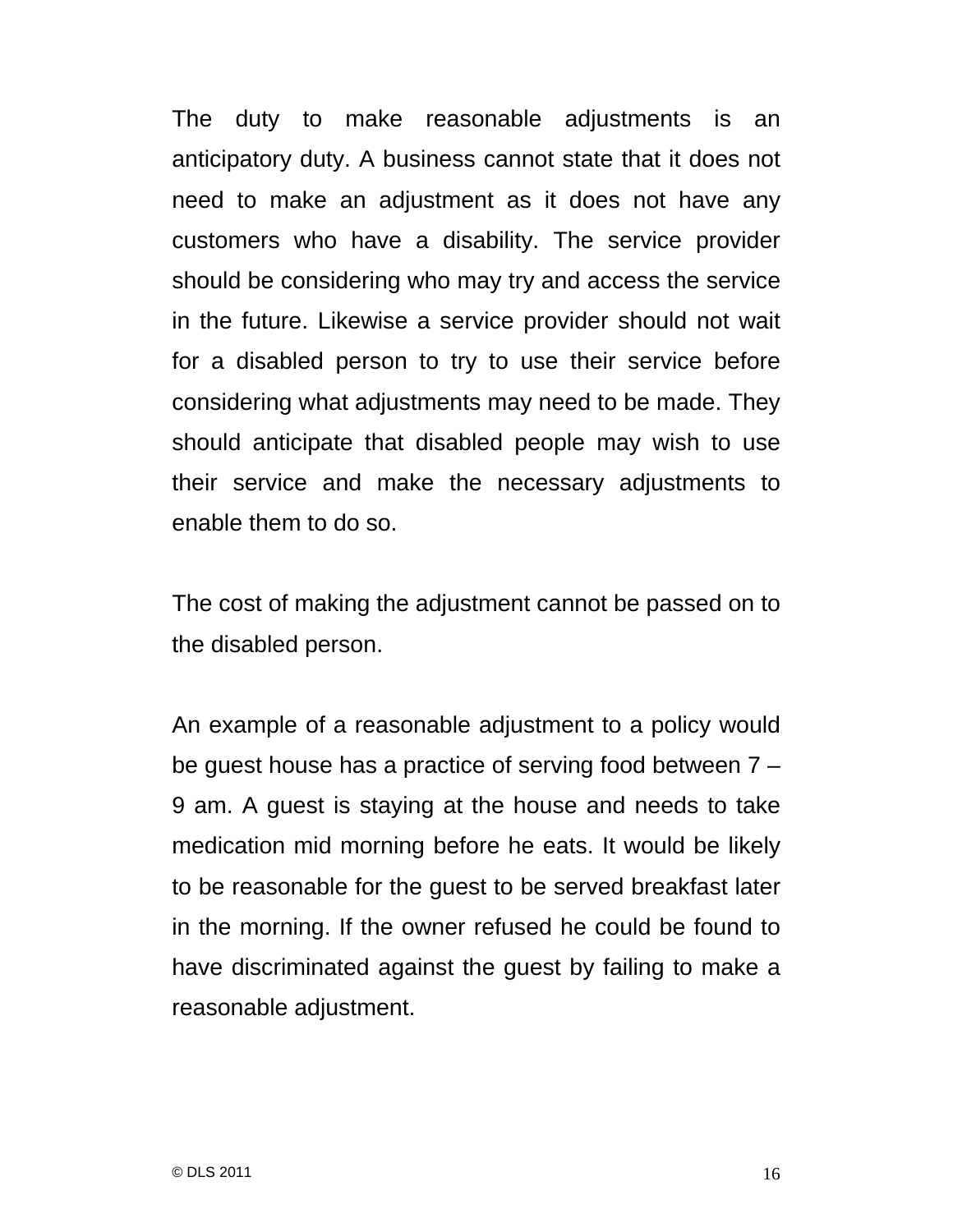Where a disabled person is placed at a substantial disadvantage because of a physical feature, such as stairs in a shop, the service provider will be expected to take reasonable steps to help the disabled person to avoid the disadvantage, such as providing an alternative route of access.

Alternatively, if they are unable to make adjustments to the physical feature, they should make reasonable alternative methods of providing the service in an alternative way, such as by offering home visits.

#### **5. Harassment**

The Act has extended the provision of harassment to outside the field of employment for the first time. Under the DDA, it was only possible to bring a claim for harassment if it occurred with the work place.

The definition of harassment is found in section 26 of the Act. There are three types of harassment listed which are as follows:

• harassment related to a protected characteristic;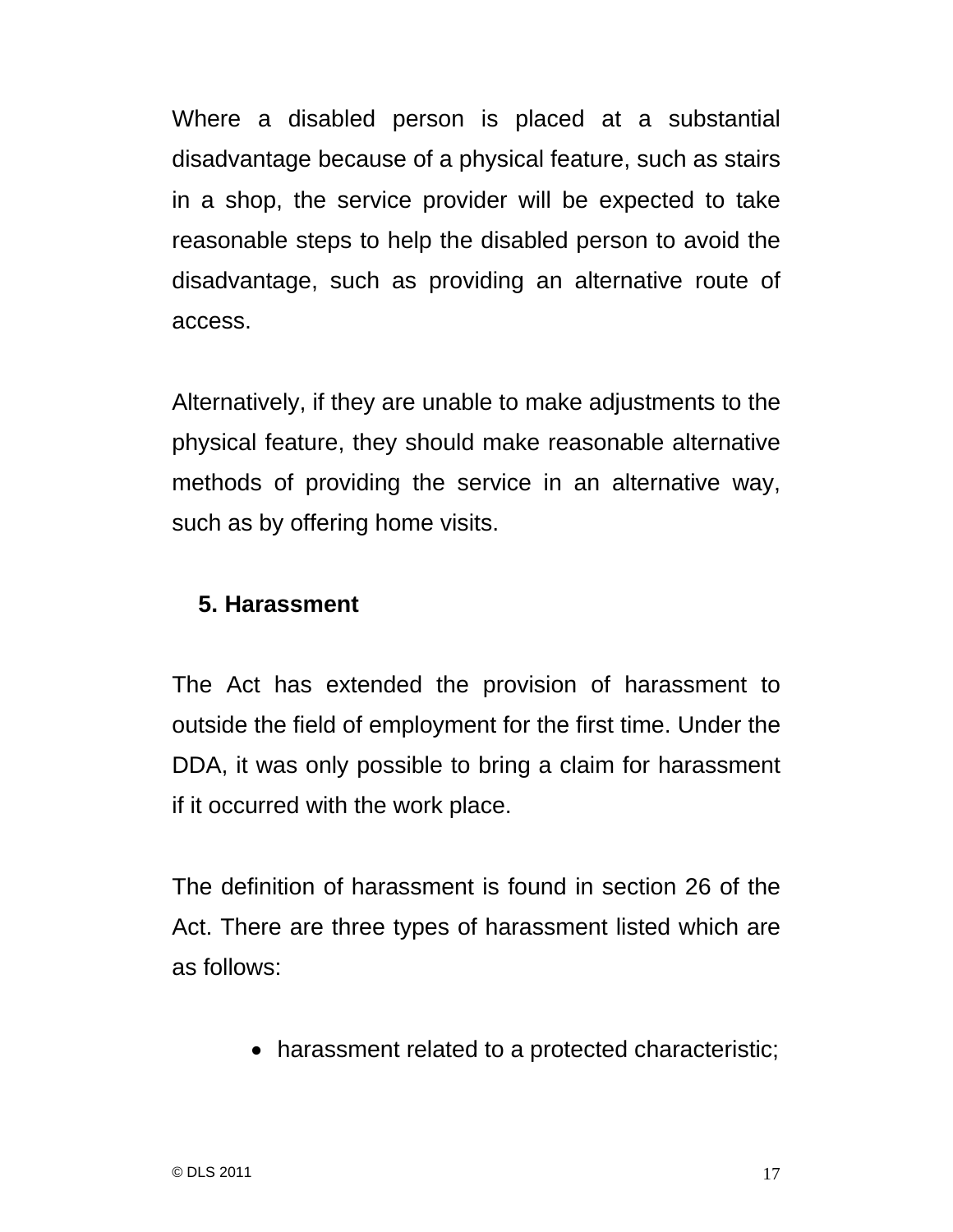- sexual harassment:
- less favourable treatment because of a person's reaction to harassment.

For harassment to have occurred, the conduct must have the purpose or effect of violating a person's dignity or creating an intimidating, hostile, degrading, humiliating or offensive environment for them. It is unlawful whether it is intended or not.

In deciding whether harassment has taken place, the court will take into account the disabled person's perception of the conduct, the circumstances of the conduct being complained about and whether it is reasonable to consider the conduct amounts to harassment. The conduct does not necessarily need to have been directed at the disabled person.

A claim for harassment can also be brought by a person perceived to have a protected characteristic as well as those associated with a disabled person.

An example of harassment would include a husband who cares for his wife who has Alzheimer's disease. He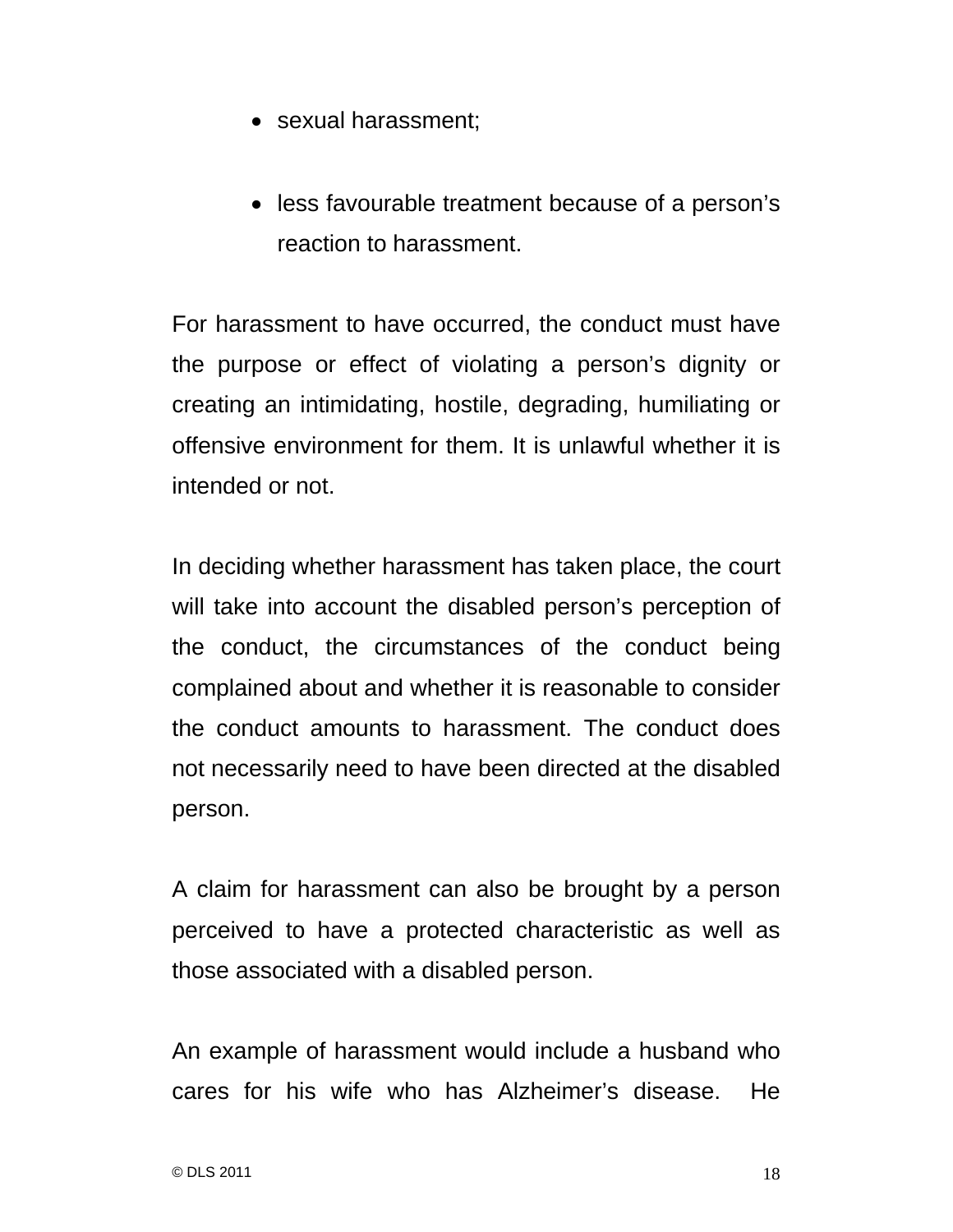overhears a shop assistant talking about his wife in a derogatory and offensive manner. Both the husband and his wife could bring a claim for harassment even though the comments were not made directly to his wife.

#### **6. Victimisation**

The provisions for victimisation are set out in section 27 of the Act. It states that a service provider cannot victimise an individual for making an allegation or bringing a claim for disability discrimination. Furthermore, a service provider cannot victimise an individual who gives evidence in support of a claim under the Act.

An example of victimisation would be if an individual brings a claim for failure to make reasonable adjustments against a local restaurant and is successful in her claim. She and her husband are subsequently refused entry to the restaurant. This is likely to be victimisation.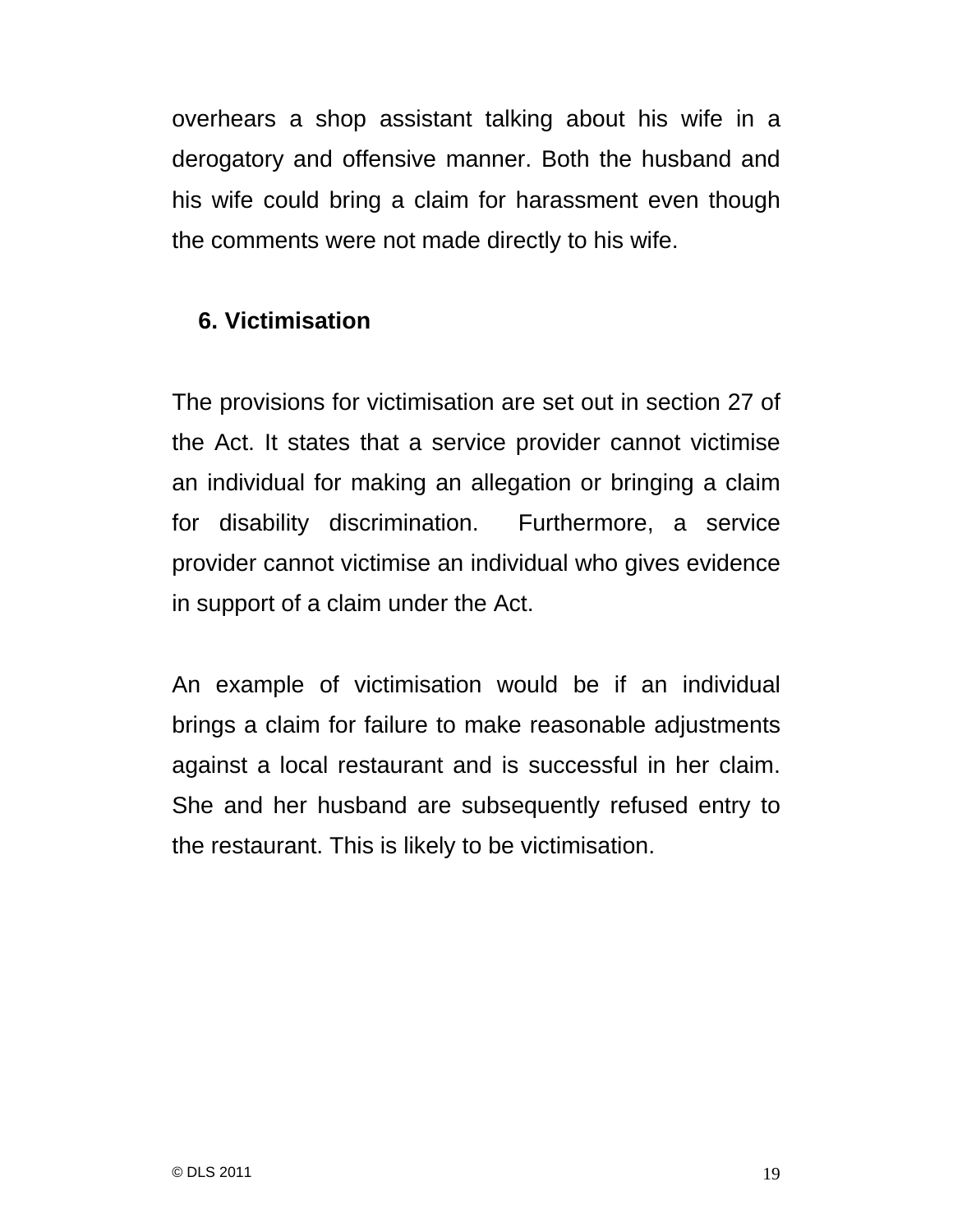## How to enforce your rights under the Act

If you are concerned that you have been discriminated against by a service provider you should first write a letter to the provider setting out your concerns. In the letter you should identify the type of discrimination that you believe has occurred and what action you would like the service provider to take. This may include asking the service provider to adjust its policy or provide a ramp so that you can access the shop. You should also ask the service provider to respond within a specified time, usually 14 days.

You could also consider sending a disability questionnaire to the service provider requesting information on their policies towards disabled people. Such a questionnaire will assist you in determining the strengths and weakness of your case. Examples of the questions you may wish to pose in the questionnaire can be found on the Equality and Human Rights Commissions website (www.equalityhumanrights.com). The questionnaire should be sent within six months of the act of discrimination and should be done before you think about issuing a claim in the Courts. The service provider then has eight weeks in which to complete and return the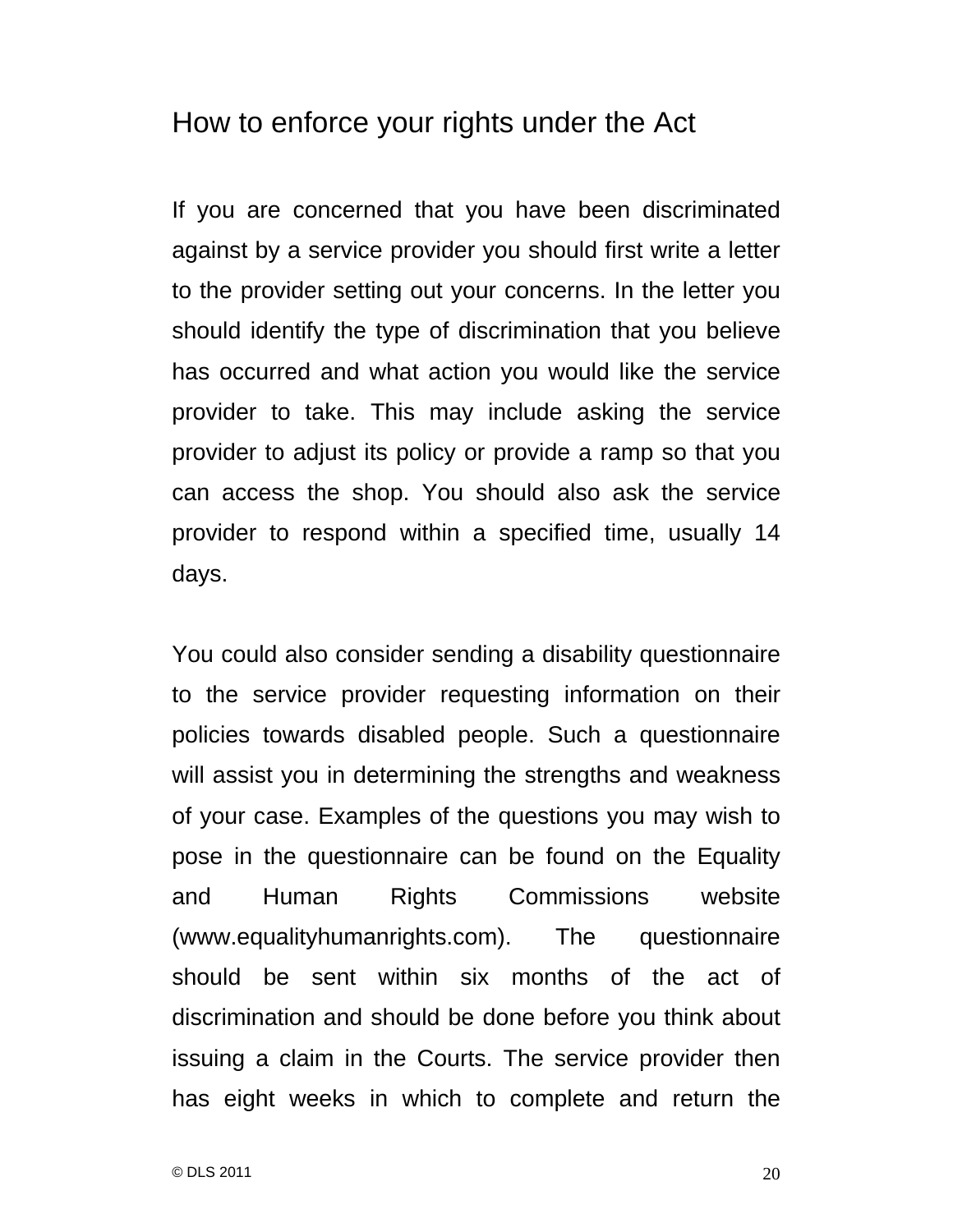questionnaire. In the event the service provider refuses, the Court can draw inferences from the provider's refusal to complete the questionnaire.

In the event you are unable to resolve matters with the service provider, you may wish to consider issuing a claim for disability discrimination in the County Court. Such claims must be issued within six months less one day of the act of discrimination. If you win in the County Court, the Court can order the service provider to pay you compensation or can issue an injunction forcing the service provider to take steps to avoid discrimination in future.

If you are considering bringing a claim in the County Court, you should seek legal advice first. This is because you are at risk of costs in the County Court. This means if you lose your case, the Court can ask you to pay the service providers legal costs for defending the claim.

As an alternative to county court proceedings you can also seek redress through the Equalities Mediation Service ('EMS'). Cases are referred from the Equality and Human Rights Commission to EMS. EMS will contact both parties to arrange a meeting in order to try and seek an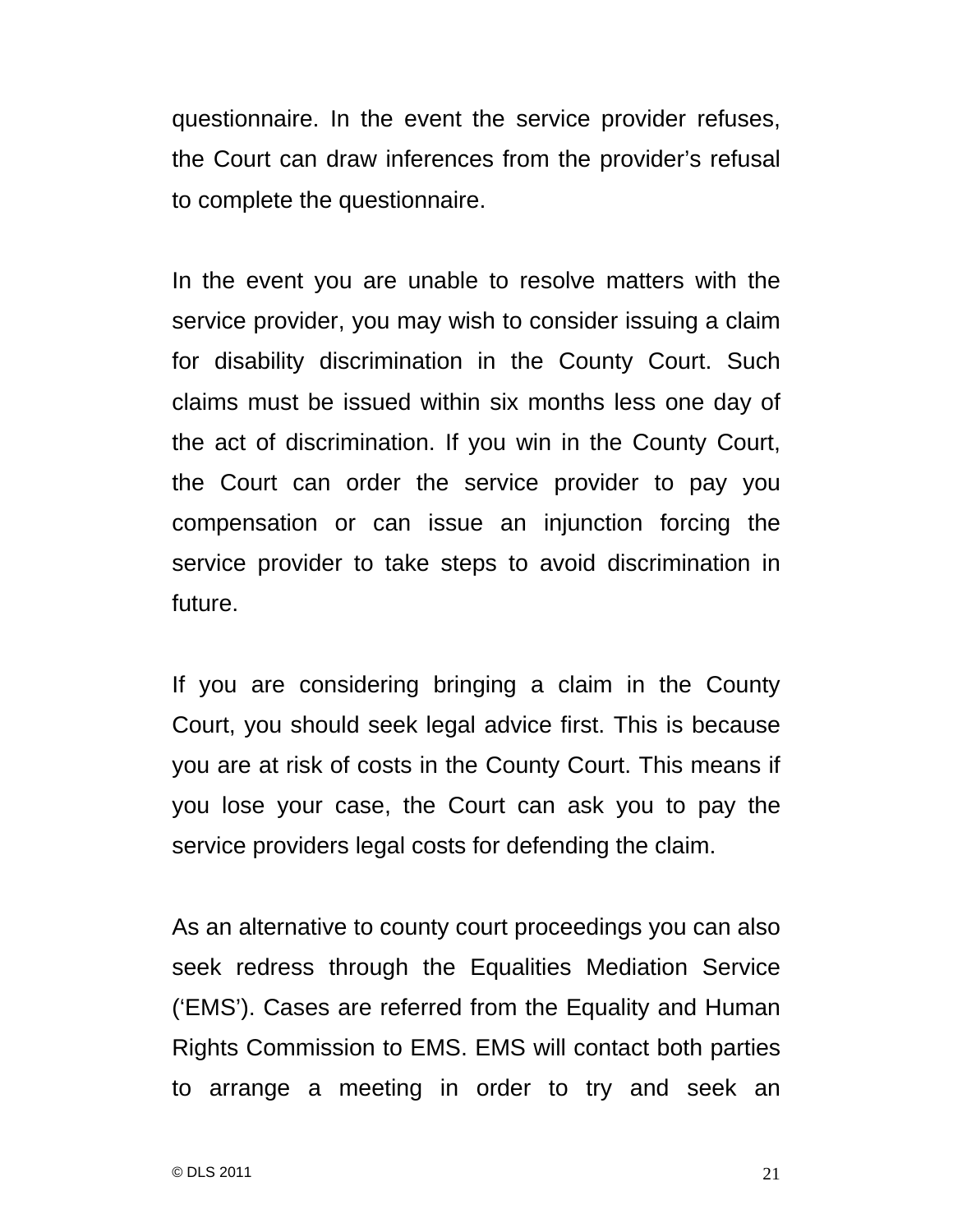agreement between parties. The agreements can be wide ranging and include remedies which cannot be ordered by the Court, such as asking the organisation to apologise. Other remedies include compensation and a requirement for organisations to change its policies and procedures to prevent discrimination from occurring again in future. If an agreement is reached through EMS it will be in 'full and final settlement'. This means you then cannot pursue the same matter through the County Court. If you are unable to reach an agreement through mediation then you may still be able to pursue the matter through the County Court. If you have tried mediation through EMS and it has failed, your deadline to submit a claim to the County Court is extended by a further three months. However, this must be agreed with the Equality and Human Rights Commission. In order to seek assistance through EMS, please see details at the end of this factsheet.

### How can I get help?

If your income is low, and you do not have much money saved, you may be able to get free advice and assistance from a specialist disability discrimination solicitor under what is known as the 'Legal Help Scheme'.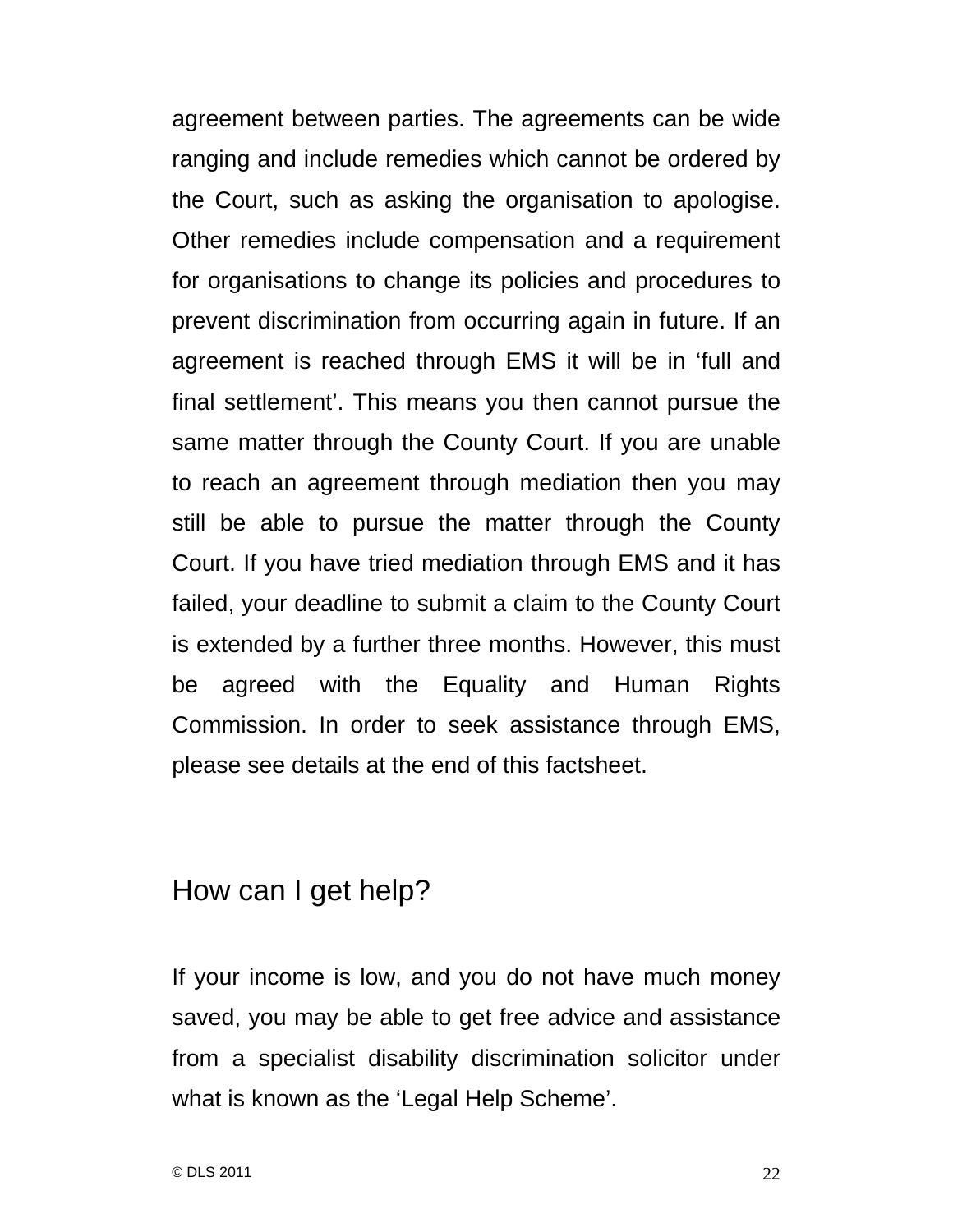This scheme covers the cost of some of the legal work involved in making a discrimination claim. However, it does not cover all costs. In particular, it does not cover the cost of having a lawyer attending court. If you need someone to go to court with you then you can apply for Legal Aid.

To find a specialist disability discrimination solicitor in your area who can provide help under the free Legal Help Scheme, you can contact the **Legal Services Commission** on **0845 608 1122** or search its database on the internet at: **www.clsdirect.org.uk**.

Some solicitors may also be prepared to represent you on a 'no win, no fee' basis. For more information about solicitors you should contact the **Law Society** on **020 7242 1222**.

Law Centres and Citizens Advice Bureaux may also be able to help you free of charge. Details about the Law Centre nearest to you are available from the **Law Centres Federation**. Details of your local CAB can be obtained via the **National Association of Citizens' Advice Bureaux**. Contact details for these organisations can be found at the back of this guide.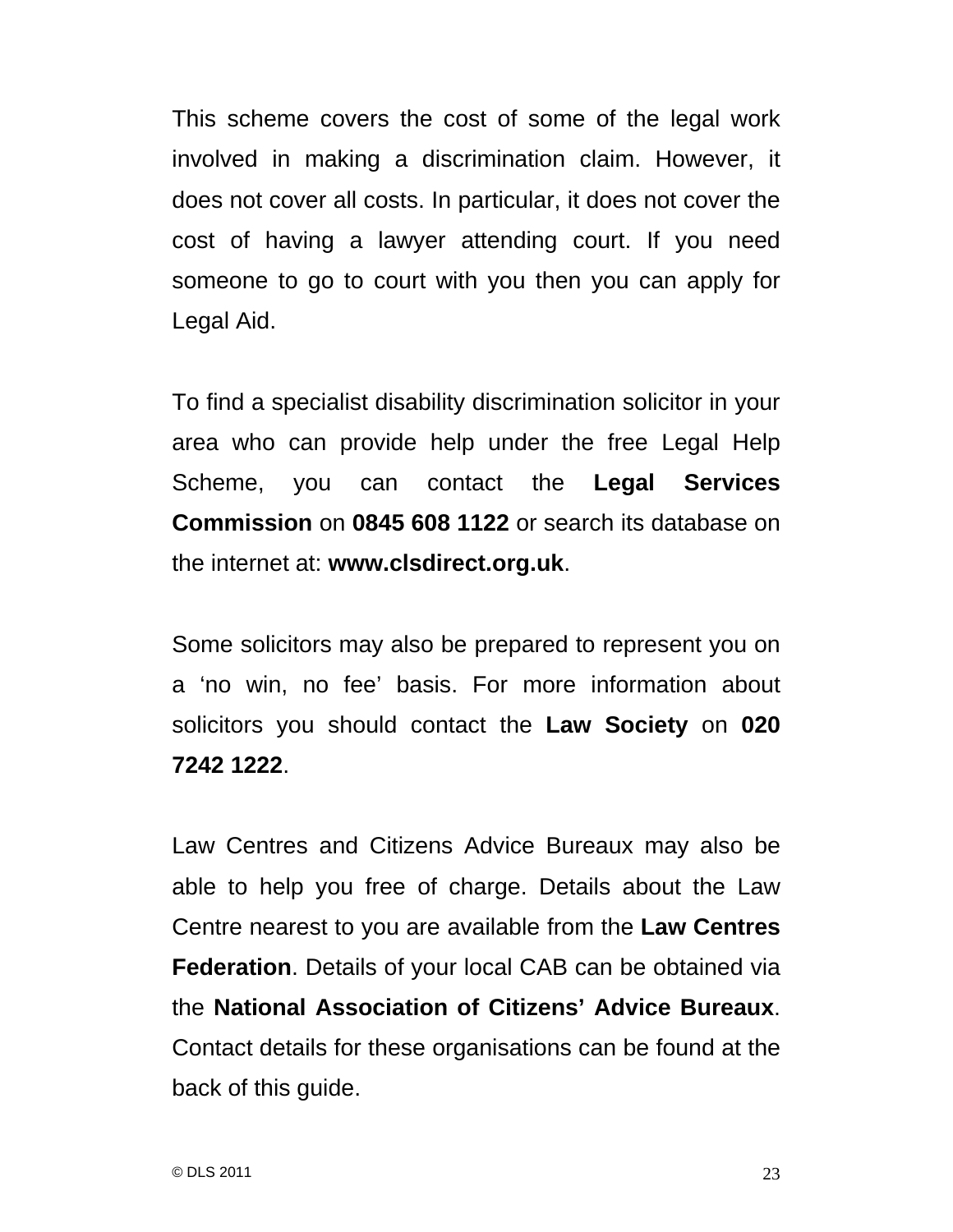## Useful organisations

### **Disability Law Service**

Disability Law Service is a registered charity offering free confidential legal advice on disability discrimination to disabled people. It is able to take on certain cases on behalf of disabled people.

In addition to an disability discrimination law advice, it can also offer advice in the following other categories of law: community care, employment, welfare benefits.

39–45 Cavell Street **Whitechapel** London E1 2BP Telephone: **020 7791 9800** Fax: **020 7791 9802** Textphone: **020 7791 9801** Email: **advice@dls.org.uk**

------------------------------------------------------------------------------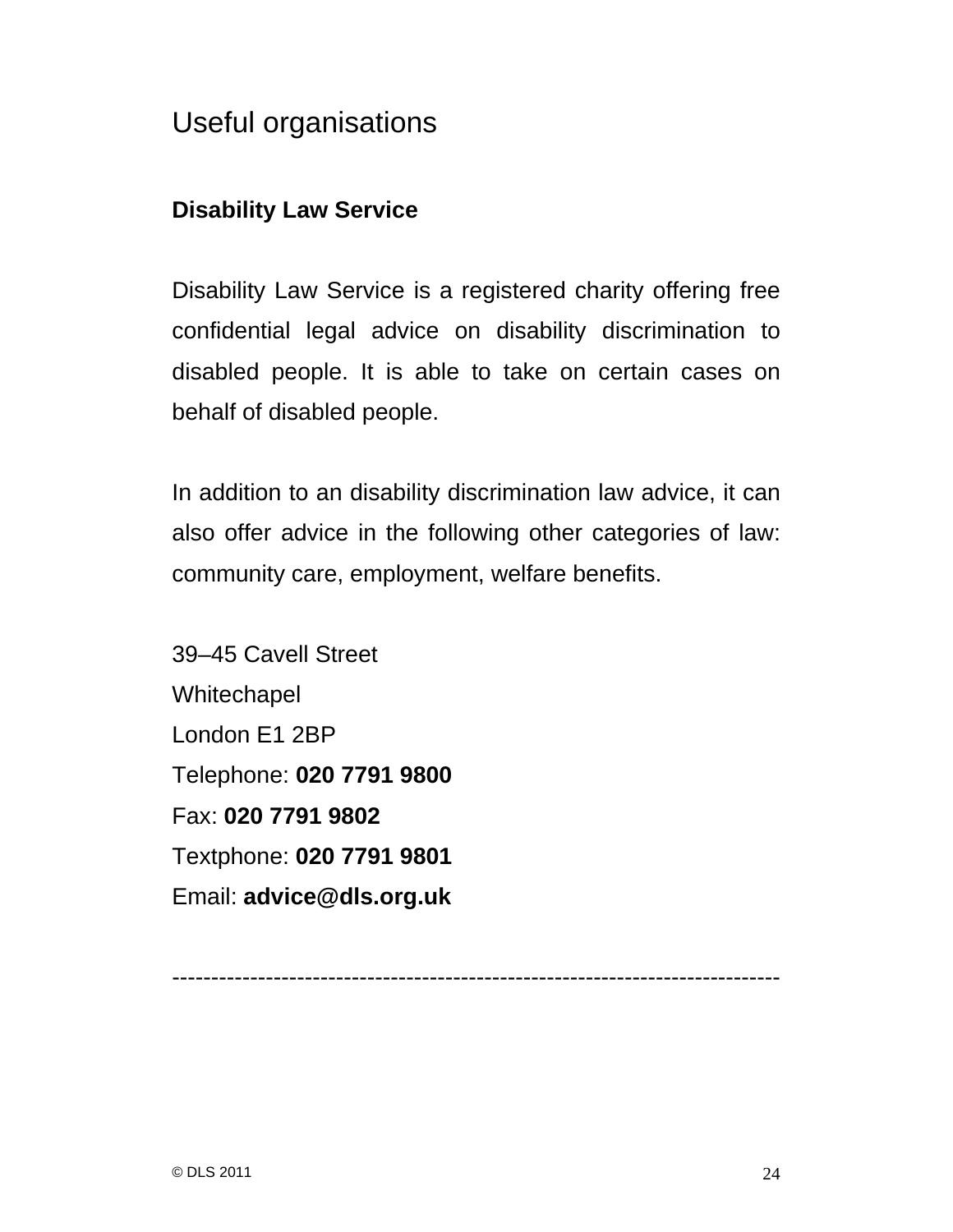#### **Equality and Human Rights Commission**

The Equality and Human Rights Commission is a national organisation set up by the Government to monitor and tackle discrimination. It operates a telephone helpline for people with discrimination problems. The Equality and Human Rights Commission also publishes many useful guides and leaflets, which can be obtained via its helpline. In some cases, the Equality and Human Rights Commission will advise and represent people who have discrimination claims. It can also refer cases to the Equalities Mediation Service to settle cases via mediation.

#### **Equality and Human Rights Commission England**

Equality and Human Rights Commission Helpline Freepost RRLL-GHUX-CTRX Arndale House Arndale Centre Manchester M4 3EQ Telephone: **0845 604 6610** Textphone: **0845 604 6620** Fax: **0845 604 6630** Website: **www.equalityhumanrights.com**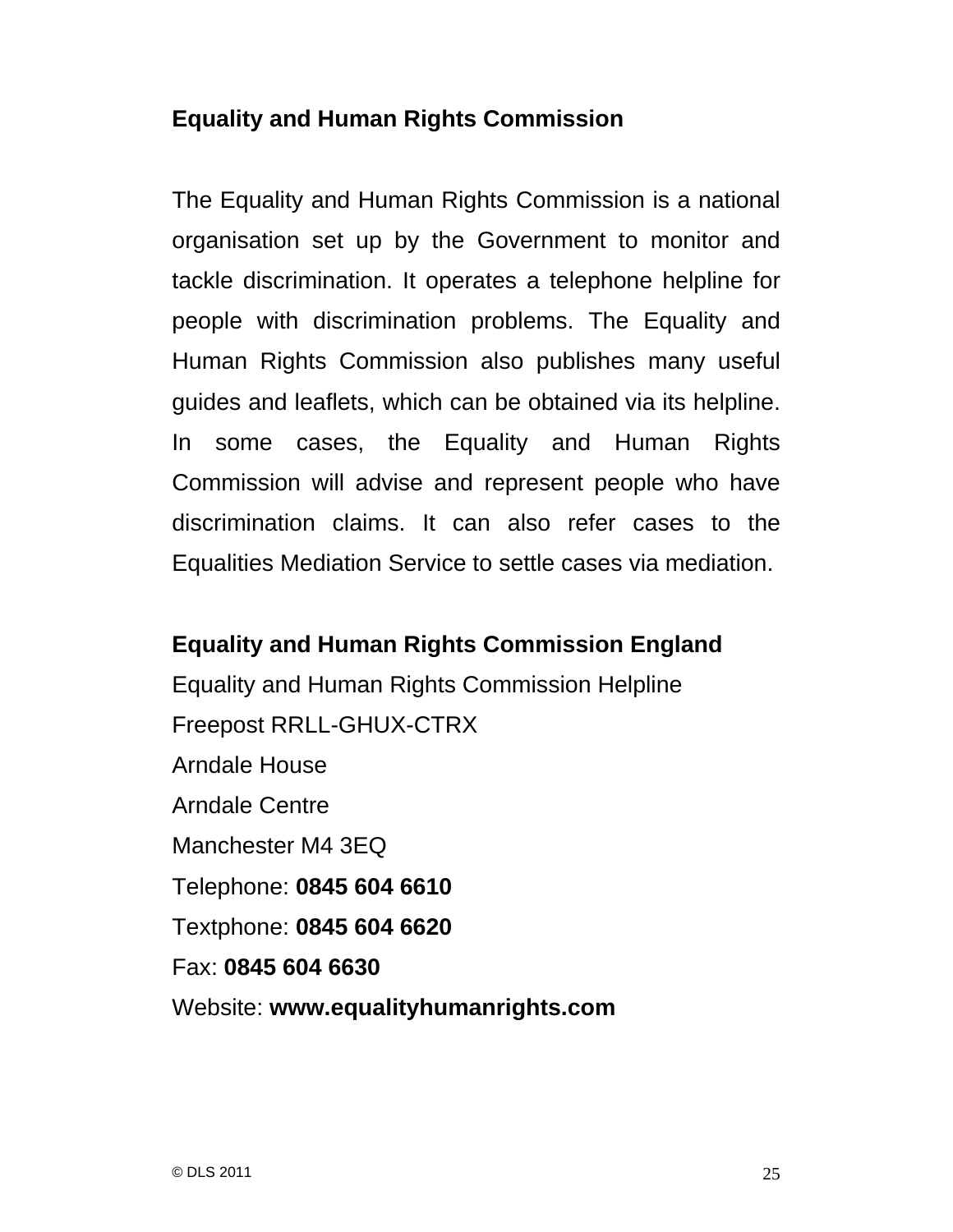Opening times: Monday, Tuesday, Thursday, Friday 9am– 5pm; Wednesday 9am–8pm (last call taken at 7:45pm)

------------------------------------------------------------------------------

#### **Equalities Mediation Service**

**Mediation Works**  16 Queen Street **Wellington Shropshire** TF1 1EH

Tel: **01952 224285**  Fax: **01952 224289** Email: **ems@mediation-works.co.uk**  Website: **www.equalities-mediation.org.uk/**

This can offer an alternative means of resolving disputes without requiring recourse to the courts. A referral to this service must be made through the Equalities and Human Rights Commission, please see contact details above.

------------------------------------------------------------------------------

### **Legal Services Commission**

The LSC can give contact details of solicitors and other organisations that can advise and assist you, subject to eligibility, under the free Legal Help Scheme.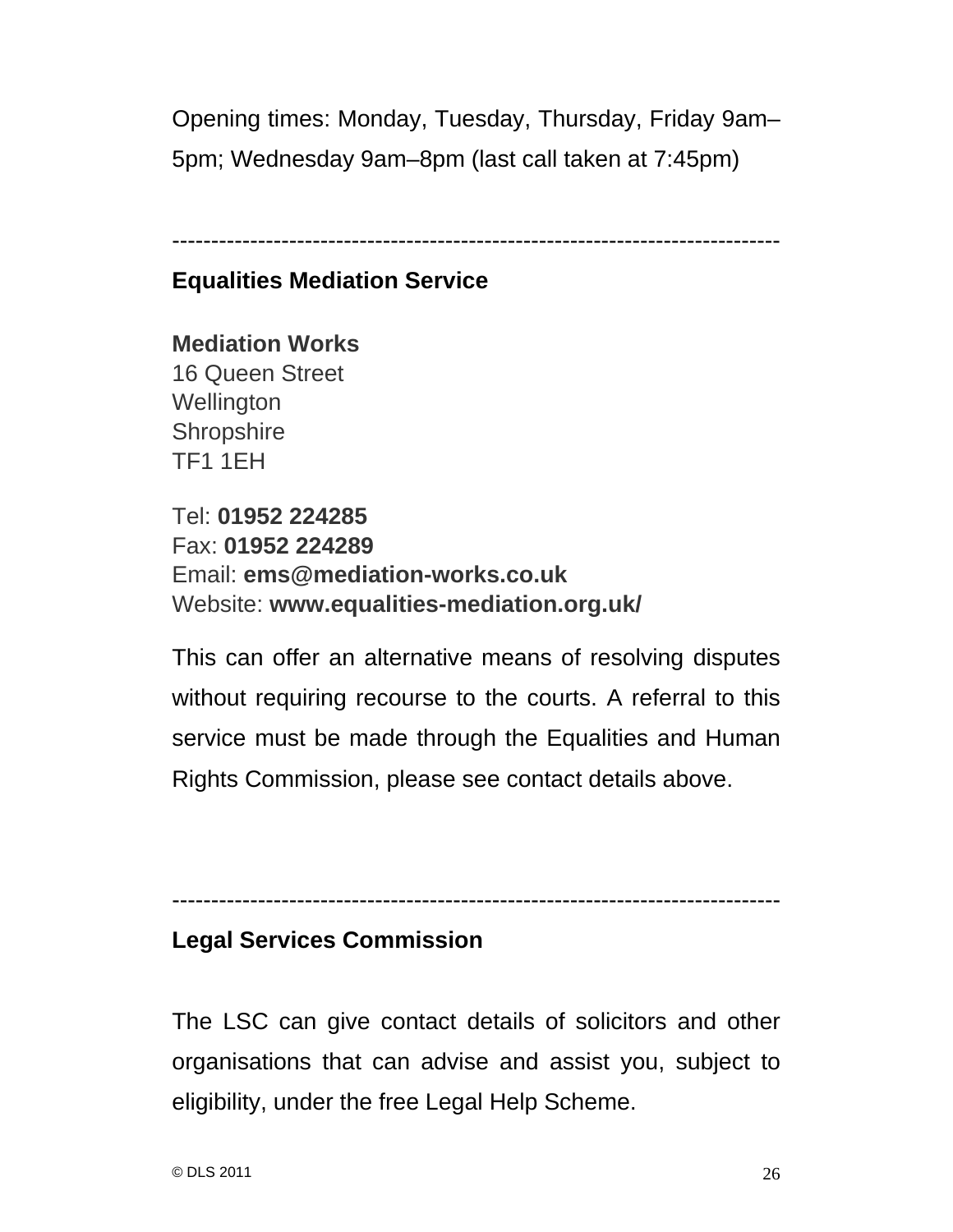29–37 Red Lion Street London WC1R 4PP Telephone: **0845 608 1122** Website: **www.clsdirect.org.uk** 

------------------------------------------------------------------------------

### **RADAR**

Offers legal advice on the DDA.

12 City Forum 250 City Road London EC1V 8AF Telephone: **020 7250 3222**  Textphone: **020 7250 0123** 

------------------------------------------------------------------------------

#### **RNIB**

Offers legal advice to people with visual impairments.

224 Great Portland Street London W6 9DG Telephone: **020 7388 1266**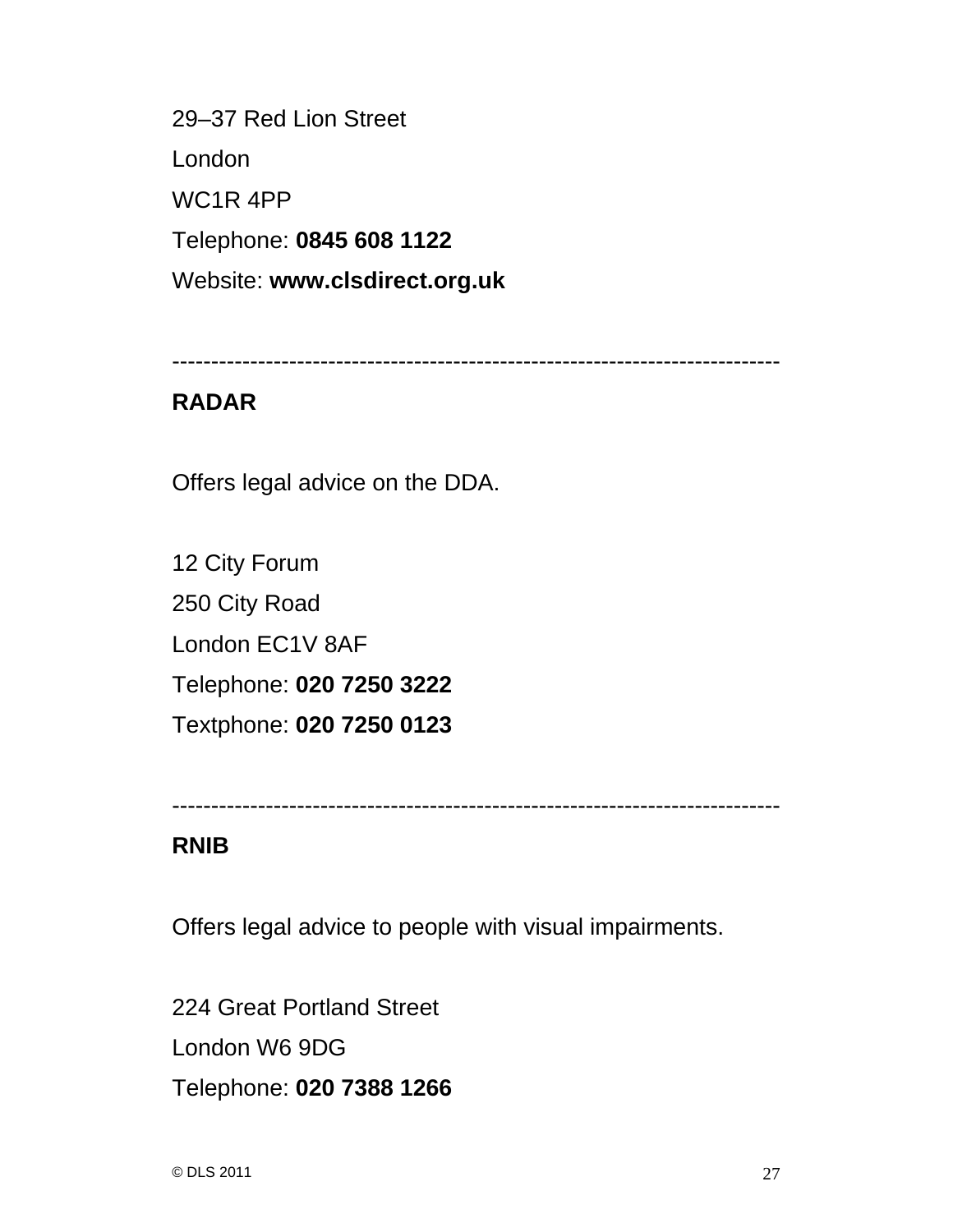#### **The Law Centres Federation**

Provides details of local Law Centres which can give legal advice and assistance with disability discrimination claims.

Duchess House 18–19 Warren Street London W1P 5DB Telephone: **020 7387 8570** 

------------------------------------------------------------------------------

**National Association of Citizen's Advice Bureaux** (also known as 'Citizens Advice')

Provides details of local CABs which can give legal advice and assistance with disability discrimination claims.

Myddleton House 115–123 Pentonville Road London N1 9LZ Telephone: **020 7833 2181**  Fax: **020 7833 4371**  Website: **www.nacab.org.uk**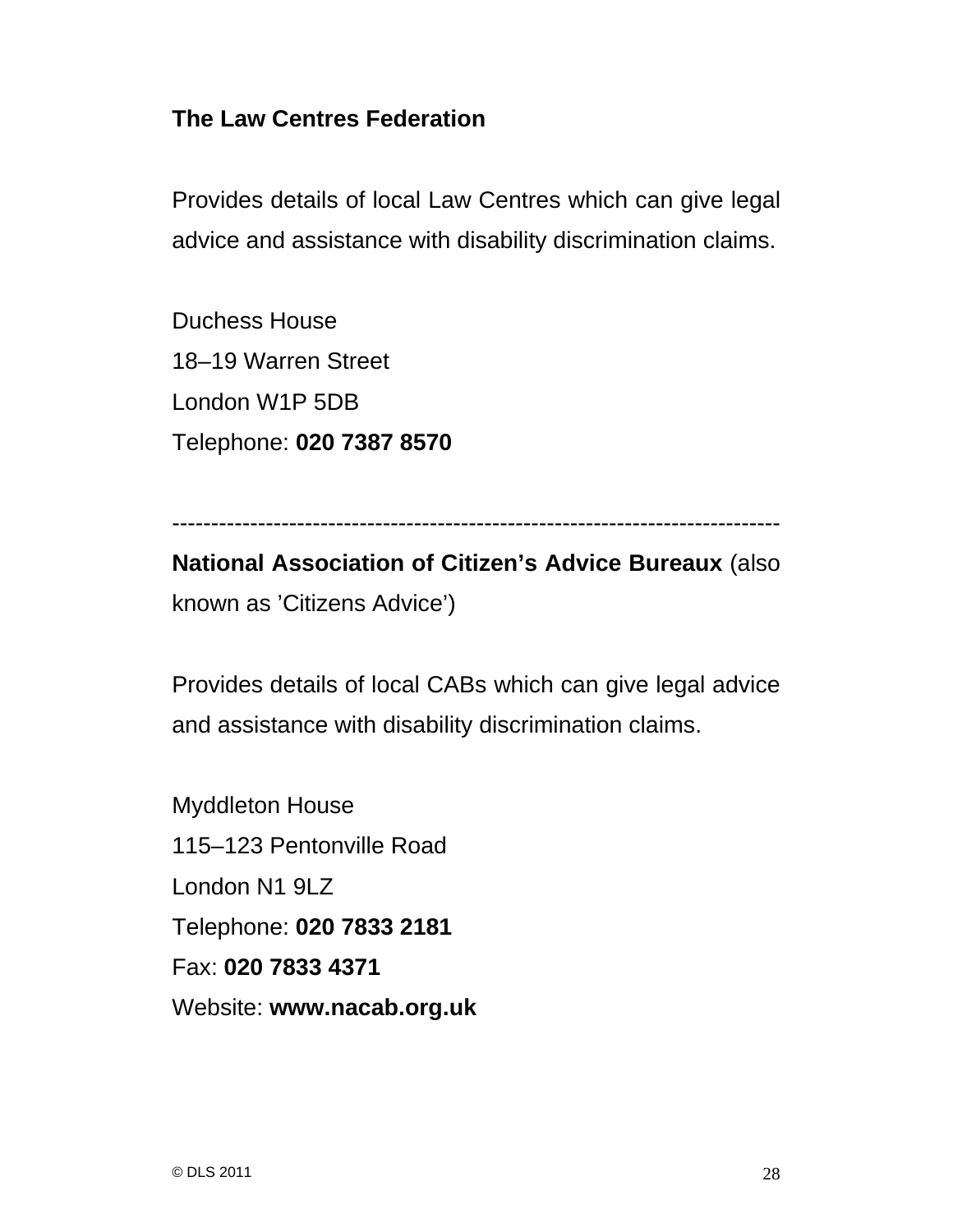### **The Law Society**

Provides details of solicitors who can advise on disability discrimination cases.

Ipsley Court Berrington Close Redditch Worcestershire B98 0TD Telephone: **020 7242 1222**  Website: **www.lawsociety.co.uk**